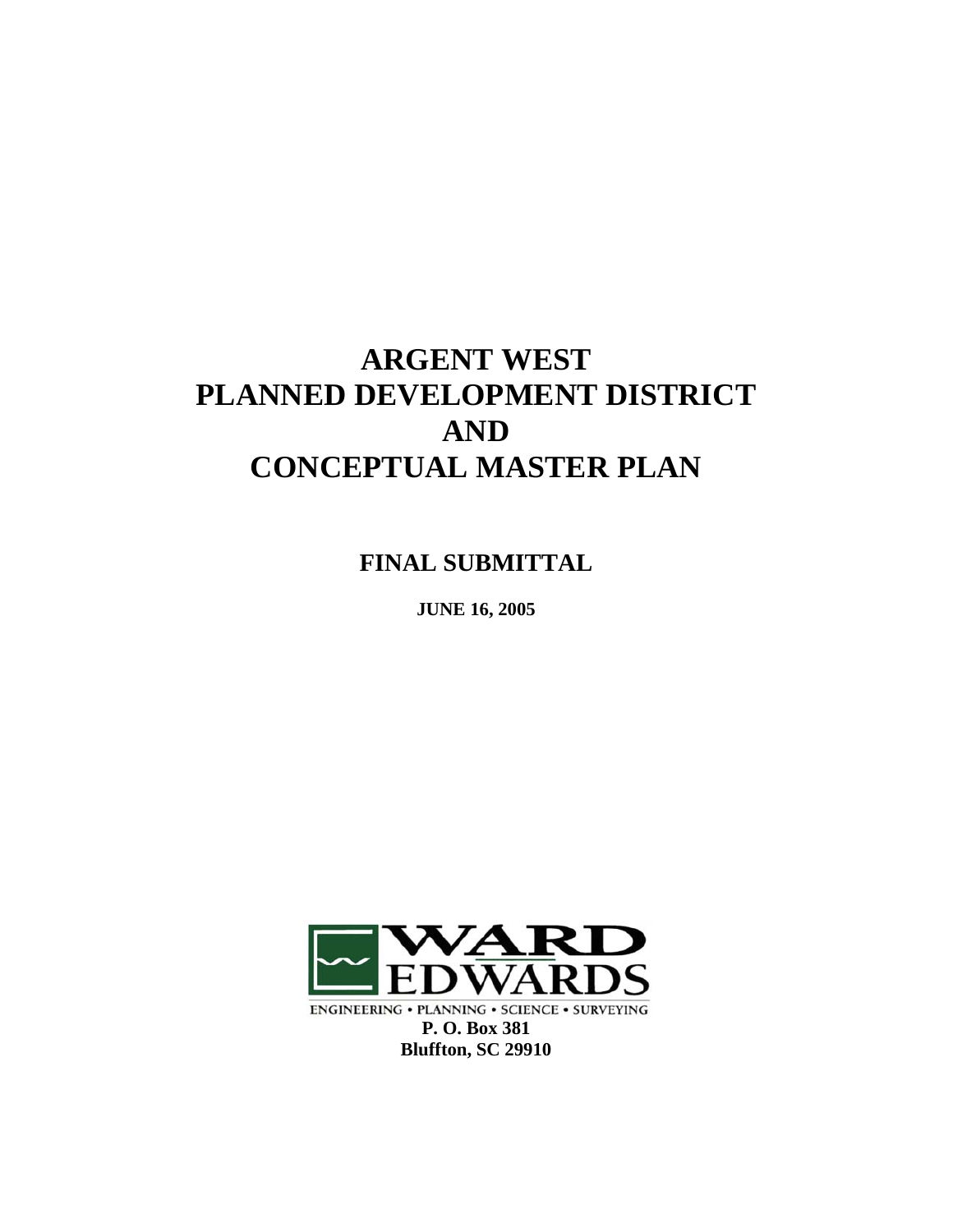# **ARGENT WEST PLANNED DEVELOPMENT DISTRICT**

### **AND**

### **CONCEPTUAL MASTER PLAN**

### **SECTION I:**

### **INTRODUCTION AND NARRATIVE**

The Argent West Tract of land, approximately 5,000 total acres, is being submitted to the City of Hardeeville, South Carolina ("City") for Planned Development District ("PDD") approval and annexation as more particularly described on Exhibit A ("Argent West Tract" or "Property"). The land is near the intersection of U. S. Highway 278 and U.S. Interstate Highway 95. The land is directly adjacent to I-95 for approximately 2.9 miles with no direct access and adjacent to Highway 278 at two separate points with the potential for 4 existing access points.

The Argent West tract is owned by ViaQuest Investment Properties, LLC, an Ohio limited liability company, its successors or assigns ("Owner").

### **A. THE PROPERTY:**

- 1. The Property has been actively managed for silviculture over the last 50 years. The Property is in Jasper County. The plat shows the following information:
	- (a) Vicinity map
	- (b) Boundary and dimensions
	- (c) Existing adjacent streets
	- (d) Adjacent property owners
	- (e) Existing easements
	- (f) Existing structures
	- (g) Adjacent rivers or major wetlands
- 2. This application seeks to rezone to Planned Development District ("PDD") the approximately 5,000 total acre tract bounded by U.S. Highway I-95 on the West, the Great Swamp on the North and East (a conservation easement), and US Highway 278 along with various properties on the south. Maximum allowable density shall be 9,500 residential units.
- 3. The Great Swamp to the north and east is part of a large natural drainage system flowing into the New River drainage basin which in turn flows into the May River to Calibogue Sound and on to the Atlantic Ocean.
- 4. The natural features of the Property are characteristic of the Low Country. Elevations range from 10 feet to 20 feet above sea level. Prior to purchase by International Paper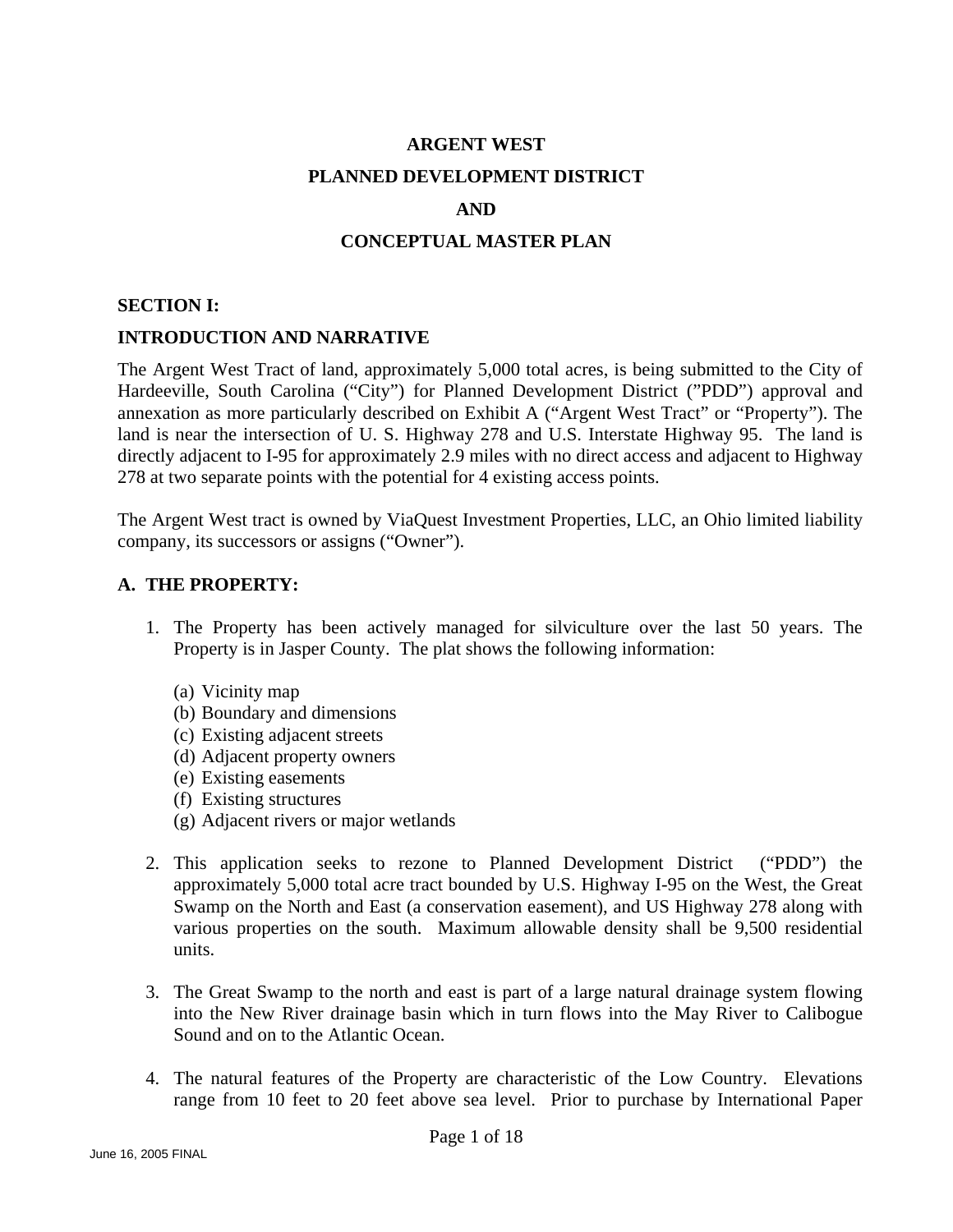Company, the property was owned by Union Camp Corporation. Prior to that, the Argent Land and Timber Company used the property to graze cattle. The Property was mostly clear pasture. Therefore, large oak forests are not found on this tract. Upland tree coverage is generally planted pine crop ranging in age from 1 year to 22 years old. Today, the property is in the second rotation of tree harvest, and large areas are being harvested every year. Hardwood trees are generally found in the wetland areas. The hardwoods in the Great Swamp are approximately 50 years old.

5. Freshwater wetlands on the Property were delineated by Newkirk Environmental Consultants, Inc. and surveyed by Thomas & Hutton Engineering Co. The U. S. Army Corps of Engineers verified the "freshwater Wetlands Survey for a Portion of the Argent West Tract" for International Paper. Reverification of the wetlands is ongoing at this time.

### **B. PLANNED DEVELOPMENT DISTRICT AND DEVELOPMENT AGREEMENT PROCESS:**

1. The Planned Development District (PDD) was adopted by the Hardeeville council to permit and encourage economic development of large tracts of land in Hardeeville. The PDD application will be concurrent with a Development Agreement to protect the rights and entitlements specified in the PDD for the Property from the effect of subsequently enacted local legislation or from the effects of changing policies and procedures of local government agencies which may conflict with any term or provision of this PDD or in any way hinder, restrict, or prevent the development of this Project. The Development Agreement will provide reasonable certainty as to the lawful requirements that must be met in protecting vested property rights, while maintaining the authority and duty of government to enforce laws and regulations which promote the public safety, health, and general welfare of the citizens of South Carolina. The Development Agreement is being made and entered into between the Owner and the City under the terms of the Act, for the purpose of providing assurances to the Owner that it may proceed without encountering future changes in law which would materially affect the ability to develop under the plan, and for the purpose of providing important protection to the natural environment and long term financial stability and a viable tax base to Hardeeville and Jasper County.

### **C. CONCEPTUAL MASTER PLAN:**

- 1. It is anticipated that the Property will be developed over a period of twenty to thirty years in accordance with the Conceptual Master Plan as set forth in this document and as the same may be revised by subsequent master and development plans submitted pursuant to the provisions of this PDD**.** The Conceptual Master Plan sets forth the general scope of the development including number of units, development standards, open space and other issues. In addition to the Conceptual Master Plan, development of the Property is controlled by other provisions of the PDD and will be further governed by the Development Agreement between the Owner and the City Council.
- 2. The goal of this PDD is to produce a high quality development that raises the quality of life and development standards in the area while anticipating future needs for education, culture, commerce, housing, and services. The PDD designation is necessary to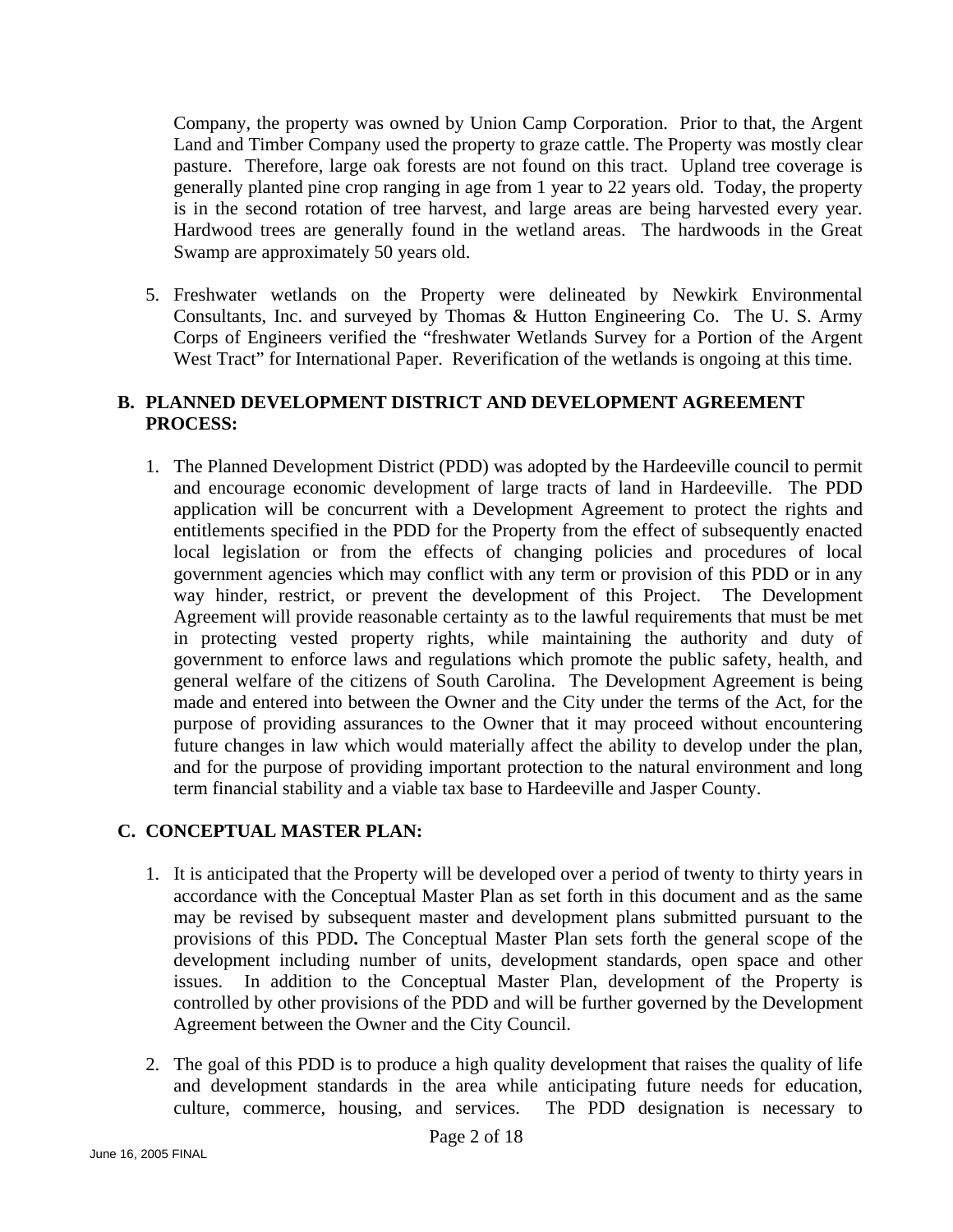accommodate a broad mix of land uses, a pedestrian friendly environment, a strong community atmosphere, an environmentally sensitive plan that fosters environmental education and provides for responsible planning and development strategies for the property over time.

- 3. The Argent West Tract Conceptual Master Plan, prepared by Edward Pinckney/Assoc., Ltd., and Ward Edwards Engineering Co., Inc., (refer to Exhibit C) shows a general roadway layout and a community plan showing areas designated for commercial use, residential use, single and a business/mixed and public uses. Proposed land uses in the development are detailed under Section 2 – Land Use Designation and Definitions.
- 4. The Conceptual Master Plan seeks to maintain open space requirements set forth in the City of Hardeeville MZDO dated March 20, 2003, as amended through the date of the approval of this PDD ("MZDO"). The open space and amenities will be owned and maintained by the Owner, homeowner's association(s), or other legally designated entity. All property deeded to a governmental entity becomes the maintenance responsibility of that entity, or as otherwise outlined in the Development Agreement.
- 5. The Conceptual Master Plan and the provisions of this PDD will constitute the zoning for the Property and a waiver from the current Hardeeville codes and regulations where differences occur. The Conceptual Master Plan may introduce land uses that do not exist in current zoning documents.
- 6. The provisions of the Conceptual Master Plan and the Development Agreement shall apply to development in Argent West Tract PDD. In the event of a conflict, the hierarchy of documents is the 1) Development Agreement; 2) the PDD and Conceptual Master Plan; 3) Design Regulations as described at Section II.D.17 herein and the Master Sign Program attached as Exhibit H; 4) US Highway 278 Corridor Review Board standards, as may be modified by the PDD; and 5) the MZDO. In the event of omission, the MZDO shall govern. To the extent of ambiguity, the parties shall attempt to review same consistent with the terms of the Development Agreement, this PDD and the MZDO.

### **D. ENVIRONMENTAL PROTECTION**:

- 1. Environmental sensitivity and protection and education are high priorities for this PDD. As part of the development process, the Argent West Tract developers will meet or exceed the current stormwater management requirements of Hardeeville and the then existing requirements of the South Carolina Department of Health's Office of Ocean and Coastal Resource Management (OCRM).
- 2. The Owner will prepare stormwater management plans for each master planned community as it is developed in accordance with a stormwater drainage master plan to be prepared by a professional engineering firm licensed by the State of South Carolina prior to the development of any parcel. The stormwater drainage master plan will address the hydrological characteristics of the entire site, as well as adjacent drainage patterns of relative importance. The plan will address pre-development conditions and post-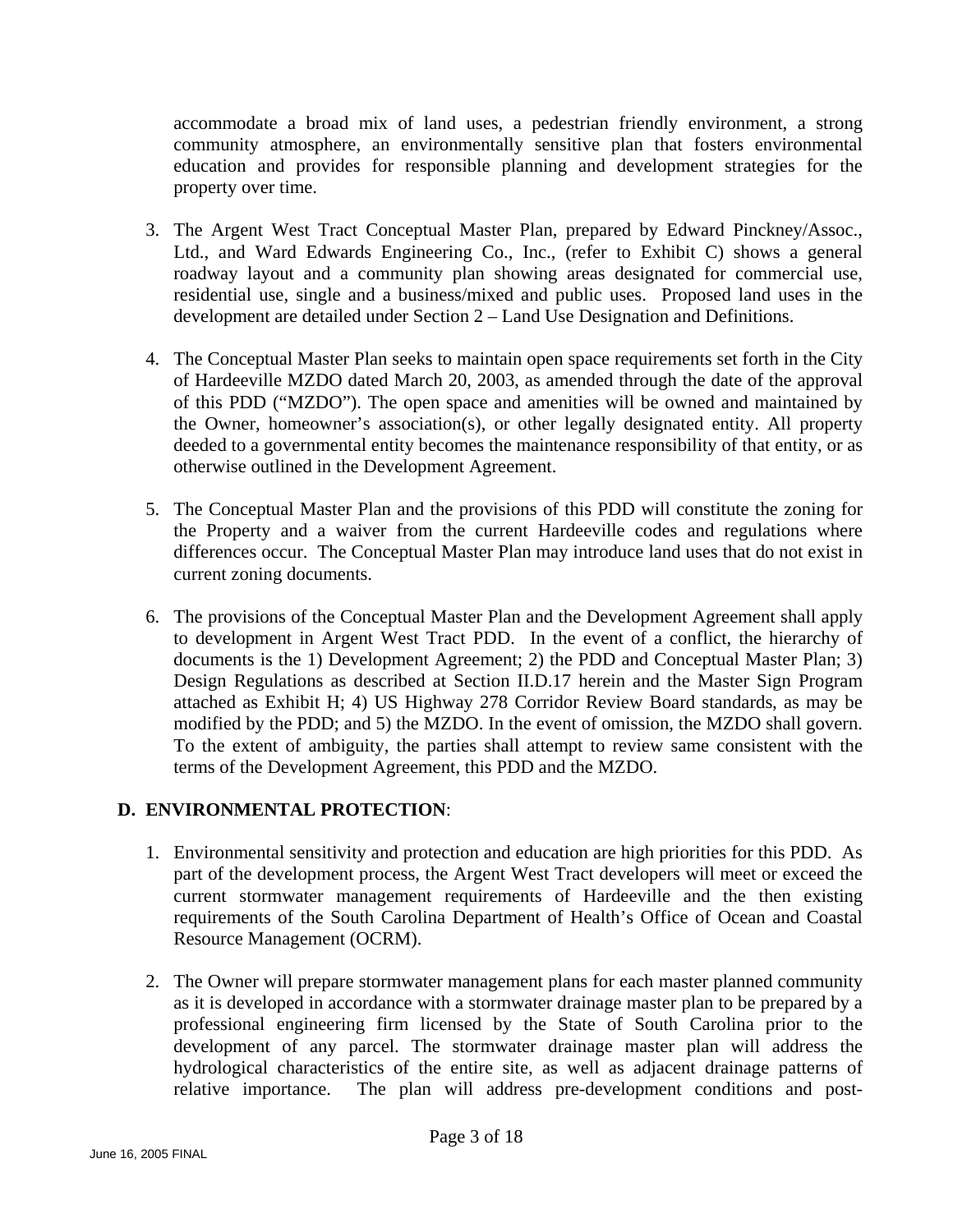development stormwater management for flood control and sediment reduction. This plan will also address storm water quality through the use of several types of BMP's (as established by the stormwater standards of the MZDO and then applicable state and federal governmental regulations) to enhance water quality and protect the surrounding freshwater wetlands. The use of swales as part of stormwater management shall be deemed acceptable. Curb and gutters shall not be required**.** In general, curb and gutters may be used where smaller road rights-of-way or drainage easements are desired or where surcharged drainage conditions would result in standing water. Upon completion, the plan will be submitted to the City and shall be deemed a part of these PDD regulations.

3. The freshwater wetlands on Argent West property are typical of the South Carolina Low Country and Jasper County. The site contains jurisdictional freshwater wetlands and isolated non-jurisdictional freshwater wetlands.

Some of the isolated non-jurisdictional freshwater wetlands on the site are proposed to be impacted by development activity. Any wetlands will be regulated as required under applicable law. There are no specific impacts at present to the jurisdictional freshwater wetlands other than necessary road and utility crossings. All impact mitigation will meet or exceed state or federal standards then in effect.

### **E. CULTURAL AND HISTORICAL RESOURCES:**

1. As part of a comprehensive study of the Property, a preliminary assessment of cultural and historical resources was conducted by R. S. Webb and Associates, see Exhibit G. R. S. Webb and Associates has performed historical research of the Property and the soil characteristics in order to determine the sites most likely to contain significant artifacts, if any. Prior to development, cultural resource issues, if any, will be addressed with the state Historic Preservation Office, once the report is complete. No requirements in connection with historical or cultural resources pertaining to the Property, other than as may be required by the State of South Carolina in accordance with applicable law, shall be imposed on the Property.

### **F. WATER AND SEWER SERVICE**

1. Water and sewer service will be provided to any development in the Argent West Tract by Beaufort Jasper Water and Sewer Authority or other governmental utility provider. Planning for the water and sewer systems will commence at the time of Development Agreement and Planned Development District approval by City. Preliminary discussions with Beaufort-Jasper Water and Sewer Authority (BJWSA) indicated a willingness to serve the property. BJWSA operates and maintains water and sewer systems within their service upon completion by the developer and acceptance by the Authority.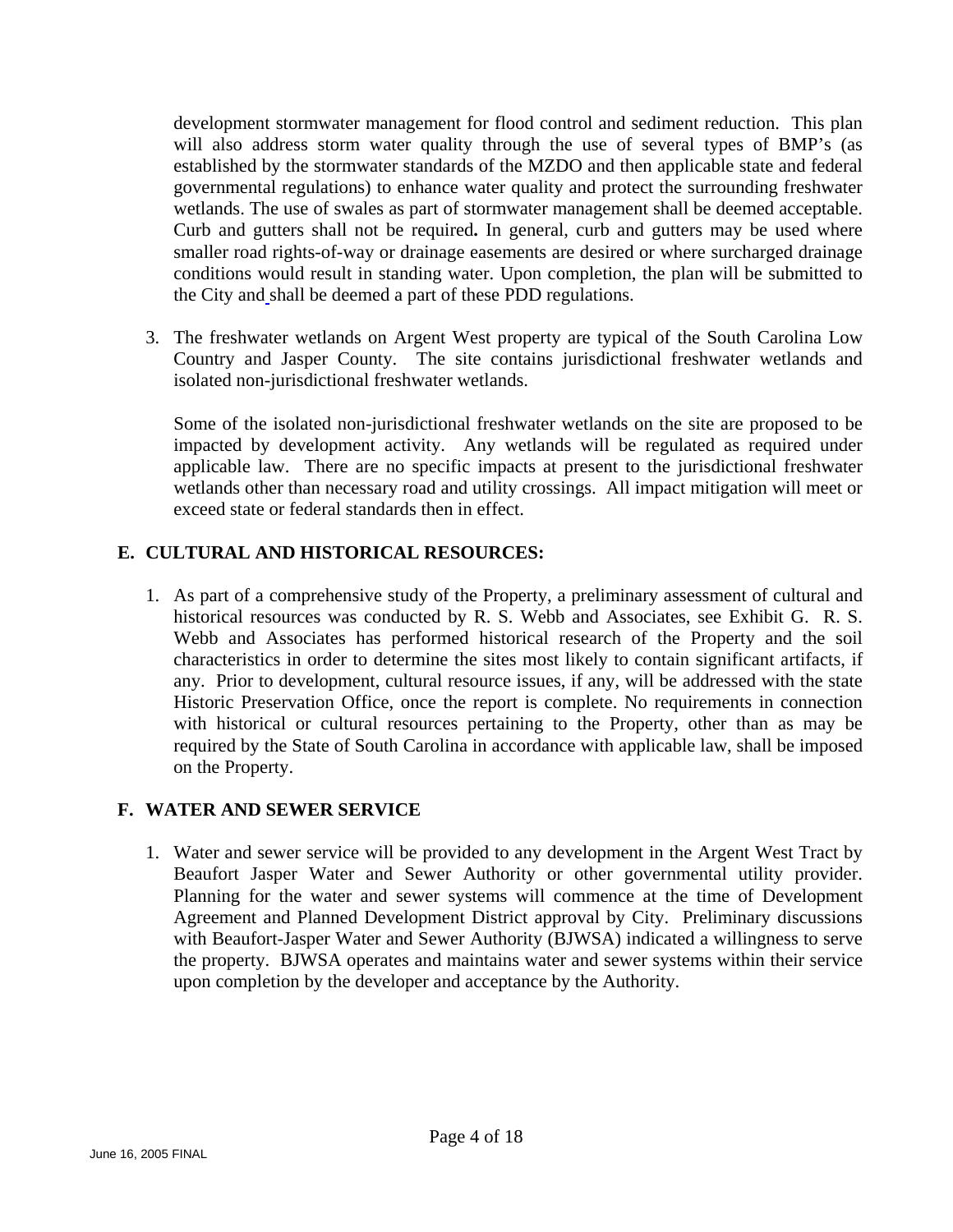### **G. UTILITY SERVICE**

- 1. The Argent West Tract is in the service territory of Palmetto Electric Cooperative, Inc., and/or SCE & G for electrical power and natural gas. The Owner is coordinating with Palmetto Electric and SCE&G regarding planning for the Argent West Tract.
- 2. Hargray, or other Owner elected entity, will provide telephone and cable service to the Argent West Tract. All servicing will be via fiber optics cable to include broadband capability.
- 3. Utilities must be underground, except as reasonably necessary for aboveground support facilities.

### **H. ROADWAYS AND TRAFFIC**

- 1. The primary road that is contiguous to and presently serves the Property is US Highway 278 and is under the jurisdiction of South Carolina Department of Transportation (SCDOT) regarding access, construction, improvements, and maintenance. Establishing safe and reasonable ingress and egress for the Property is a priority for the Owner SCDOT. Access to and from US Highway 278 for the Argent West Tract PDD shall be as indicated on the Conceptual Master Plan, unless modifications are required to meet SCDOT requirements. Full access shall be defined as access which allows any and all possible vehicular traffic movements into and out of the development. Limited access shall be defined as access which limits the movement of traffic in and out of a development (i.e. right-in-right-out only). Traffic signals shall be installed, if warranted, with funding as outlined in the Development Agreement.
- 2. Ingress and egress to the Property from Highway 278 may be provided by up to four full access points. Planning, design, and construction of these accesses will be accomplished in a manner consistent with SCDOT standards or PDD standards, whichever are applicable. Roadway cross sections will be submitted for review at time of Master Plan approval stage. Other minor access point locations shown on the Conceptual Master Plan are preliminary and may be relocated based on final development plans.
- 3. Potential access across the jurisdictional wetlands surrounding adjacent tracts may be allowed if approved by OCRM and the U.S. Corps of Engineers. Road linkages to adjacent properties may include impacts to jurisdictional wetlands.
- 4. Public roadway construction will be in accordance with SCDOT standards and private roadways shall be in accordance with SCDOT standards (or other engineering standards reasonably acceptable to the City engineer). Roadway cross sections will be submitted for review at time of Master Plan approval.
- 5. The Argent West Tract PDD may have roads designed with funding as outlined in the Development Agreement. Roads indicated on the Conceptual Master Plan are subject to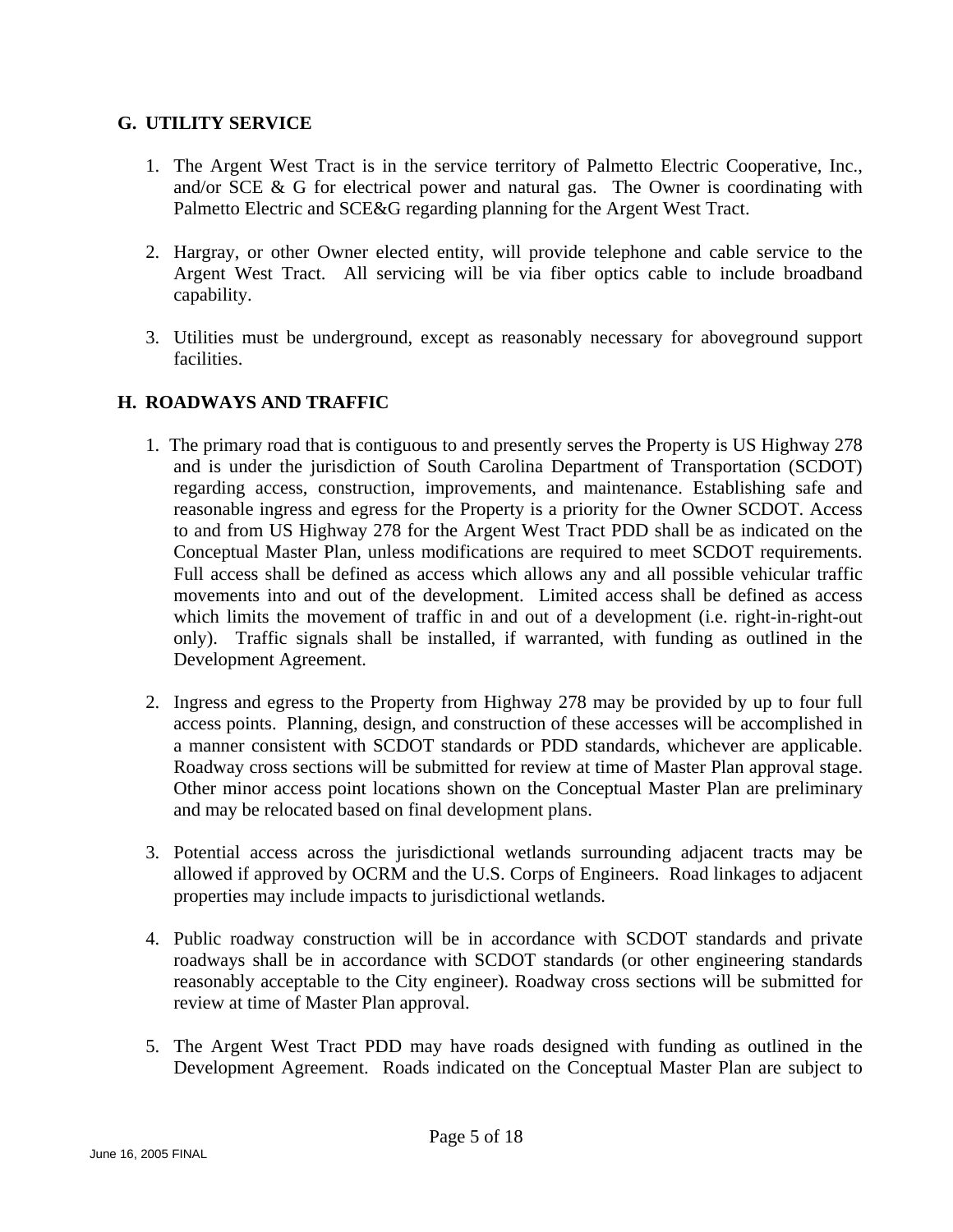modification at the time of each parcel's Development Plan approval based on specific soil conditions, environmental concerns, physical constraints, and design parameters.

- 6. The Argent West Tract PDD shall provide roadway linkage of major land use areas including internal linkage to commercial and recreational uses. Certain areas within the Argent West Tract PDD in whole or in part may be developed as private road with access restricted and/or gated appropriately at Owner discretion. Sidewalks will not be required within the Property, provided that pedestrian and non-vehicular pathways or sidewalks are provided in order to provide interconnectivity between interior subdivisions, commercial or institutional areas and public gathering areas and in areas of high pedestrian traffic such as schools, institutions, parks and commercial areas.
- 7. Notwithstanding the provisions of subsection 4 hereof, road**,** boulevard and traffic or roundabout circle widths and rights-of-way may be reduced or divided when environmental and tree preservation considerations could be improved. To protect and preserve trees, such design is hereby encouraged.

### **SECTION II:**

### **A. INTRODUCTION and NARRATIVE**

The Argent West Tract PDD has a total acreage of approximately 5,000 acres as indicated on the Conceptual Master Plan for the Argent West Tract Planned Development District prepared by Edward Pinckney Associates, Ltd., and Ward Edwards, Inc.

1. The land use areas indicated on the Conceptual Master Plan are not intended to be rigid exact boundary lines for future land use and improvements. The Conceptual Master Plan for the Argent West Tract PDD district shall maintain flexibility as may be requested by Owner to accommodate specific soil conditions, environmental concerns, physical constraints, pedestrian friendly requirements, market conditions and design parameters and as such, the exact location of boundary lines and buildings between land uses and their subsequent location and size indicated within the planning area shall be subject to change at the time Development Permit Plan(s) are submitted for development; provided, however, that maximum densities and other conditions of this PDD and the Development Agreement between the Owner and City will be strictly adhered to, unless adjustment is requested by Owner and approved by the City.

### **B. ALLOWED LAND USES:**

The following land uses shall be permitted in the Argent West Tract PDD. The purpose of this portion of the PDD document is to state which land uses shall be allowed within the Argent West Tract PDD, however by allowing these uses, this does not obligate the Owner to provide the uses or facilities stated herein.

The following land uses and definitions shall be permitted in the Argent West Tract PDD: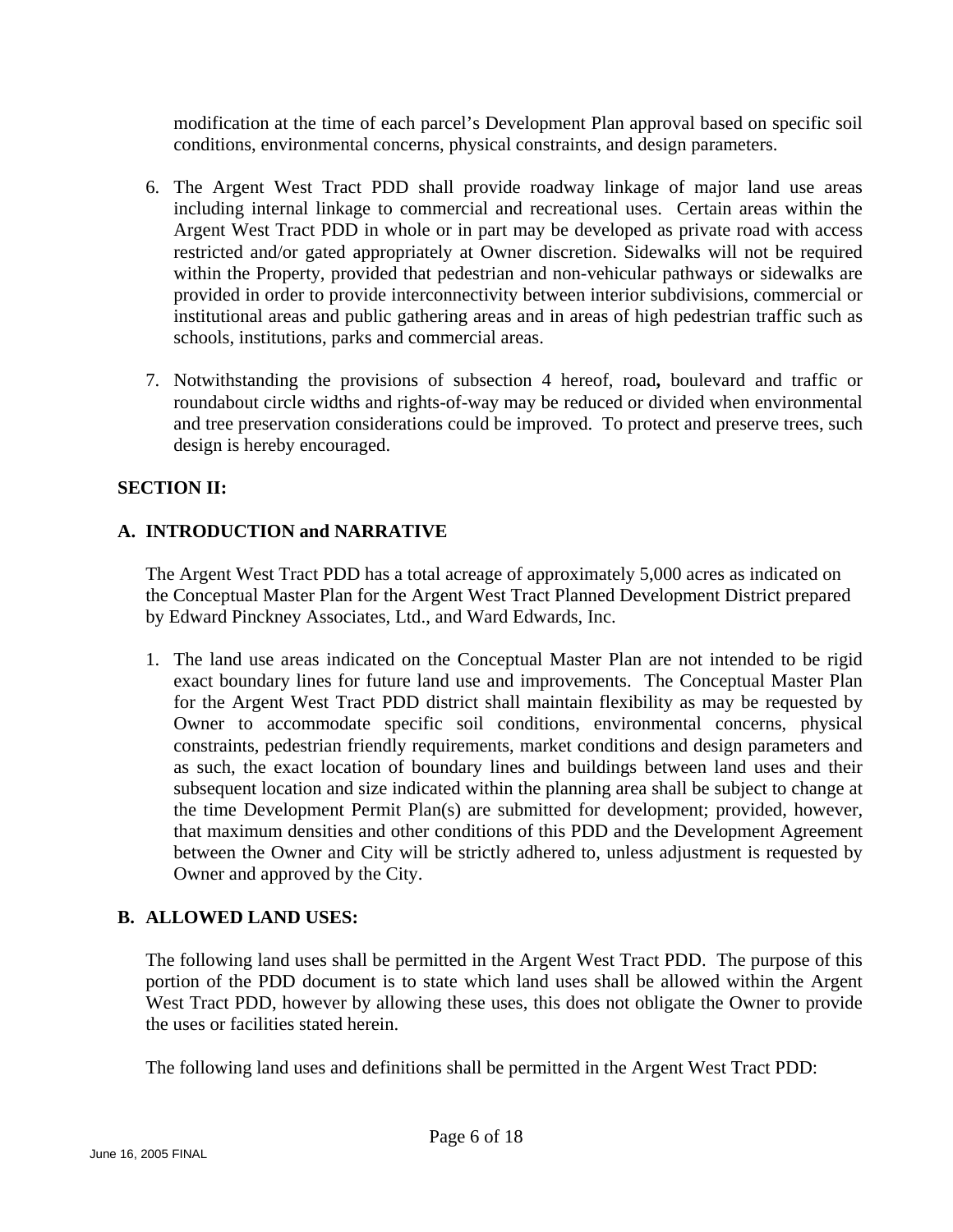- 1. Mixed-Use Community:
	- a. Business Center
	- b. Village Center
	- c. Community Recreation
	- d. Commercial Center
	- e. Hotel/Inn
	- f. Institutional/Civic/Church
	- g. Golf Courses, clubs, and other Recreational Uses, Public and Private
	- h. Maintenance Area
	- i. Model Home/Sales Ctr.
	- j. Multi-Family Residential (including condominium and timeshare)
	- k. Neighborhood Commercial (Downtown Mixed Use per MZDO)
	- l. Open Space
	- m. Silviculture, Tree and Other Farming
	- n. Attached and Detached Single-Family Residence
	- o. Schools, Kindergartens and Day Care Centers
	- p. Wetlands
	- q. Utilities
	- r. Recreational Vehicle Parks

Design Regulations will be established for each area at time of Master Plan approval in accordance with Section II.D.17 herein. Unless otherwise agreed at Master Plan approval or in this PDD, the standards for uses from the MZDO shall apply.

- 2. Residential
	- a. Dwellings, to include One- Family or Single Family, attached and detached; Group; Multi-Family or Multiple Family; Townhomes; Timeshares
	- b. Community Recreation
	- c. Real Estate Sales Centers and/or Model Homes
	- d. Open Space
	- e. Silviculture, Tree and Other Farming
	- f. Wetlands
	- g. Utilities
	- h. Recreational Vehicle Parks

Design Regulations will be established for each area at time of Master Plan approval in accordance with Section II.D.17 herein. Unless otherwise agreed at Master Plan approval or in this PDD, the standards for uses from the MZDO shall apply.

### 3. Commercial

- a. Business Center
- b. Village Center
- c. Community Recreation
- d. Commercial Center
- e. Hotel/Inn
- f. Real Estate Sales Centers and/or Model Homes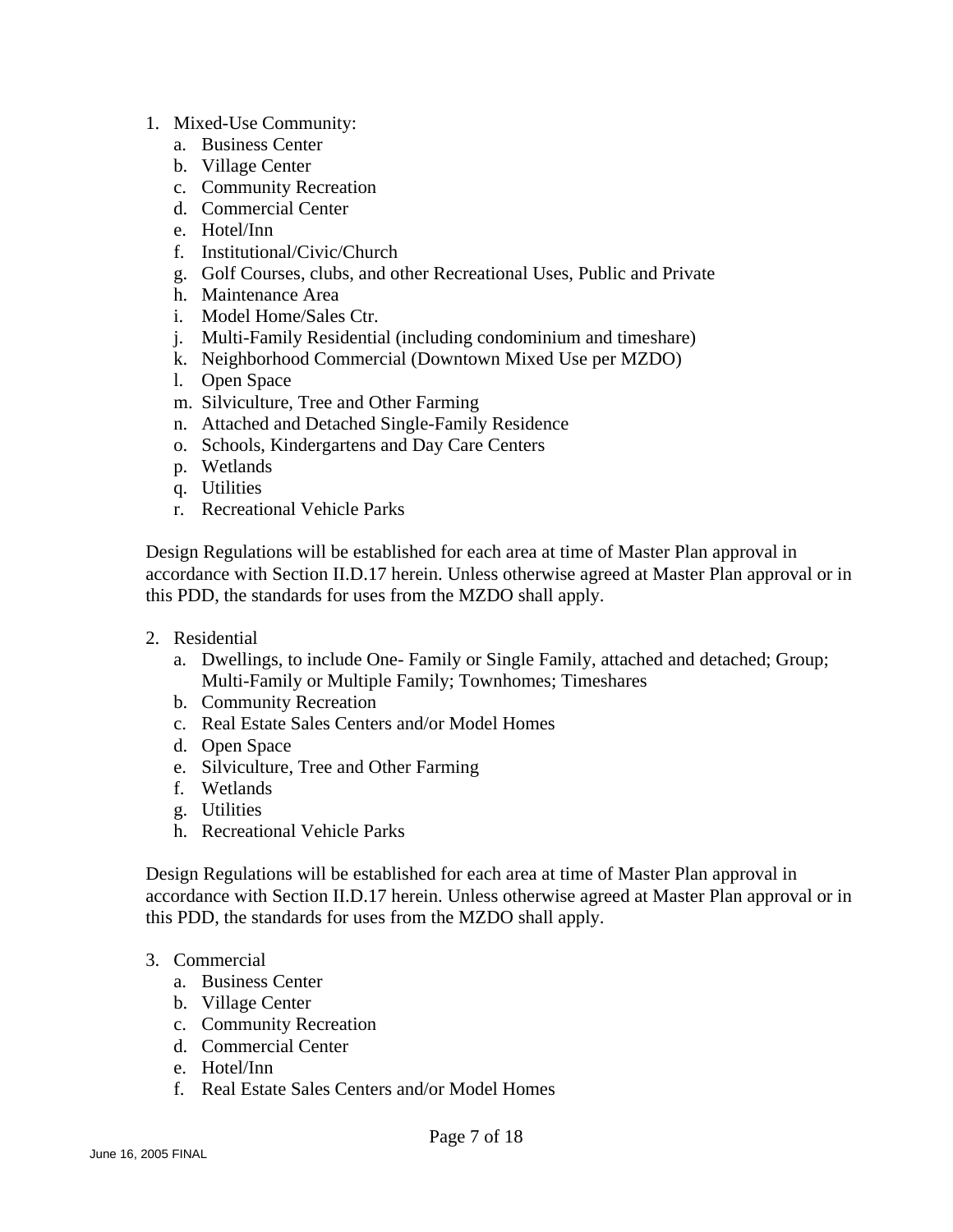- g. Open Space
- h. Silviculture, Tree and Other Farming
- i. Wetlands
- j. Utilities
- k. Recreational Vehicle Parks

Design Regulations will be established for each area at time of Master Plan approval in accordance with Section II.D.17 herein. Unless otherwise agreed at Master Plan approval or in this PDD, the standards for uses from the MZDO shall apply.

### **C. ALLOWED DENSITY AND TRANSFER OF DENSITY BETWEEN PLANNING AREAS:**

- 1. The Conceptual Master Plan for the Argent West Tract PDD has established approximate acreages for a mixture of uses stated in the proposed Development Agreement with the Hardeeville City Council. The Owner and its designees shall have the right to convert Commercial acreage to residential acreage, provided that no less than 41 acres remain for commercial usage. Remaining residential acreage shall conform to the standards set forth in this PDD. Owner, and Developer shall have the right to convert residential acreage to Commercial.
- 2. Overall residential density shall include both Attached and Detached Single-Family Residential and Multi-Family Residential. Bed and Breakfast and Guesthouses shall not count against residential density. Detached guesthouses, "Mother-in-Law" Apartments, and Garage Apartments (for rent or not) on the same lot with a single family unit will be allowed as one structure per lot and the second structure will not be counted against the density cap but shall be counted as 0.5 units for purposes of Development Fees.

### **D. DEFINITIONS OF LAND USE TERMS AND DENSITY TERMS**

In the absence of a term definition in this Conceptual Master Plan or in the proposed Argent West Tract Development Agreement with Hardeeville, the definitions of the MZDO or outlined in the Development Agreement shall apply in the interpretation of this Conceptual Master Plan. The locations of specific land uses are not described or required to be described on the Conceptual Master Plan because this is a flexible mixed use development. However, the definitions below shall generally describe the allowed uses within the Argent West Tract PDD. The allowed uses shall be within the categories as follows:

Residential, Mixed Use and Commercial All uses shall conform to Design Regulations as described in Section II.D.17 herein.

- 1. Acre:
	- a. Gross Acre shall mean the entire acreage within the site boundaries.
	- b. Net Acre shall mean the acre which remains after deduction of easements for existing utilities, wetland buffers and onsite wetlands.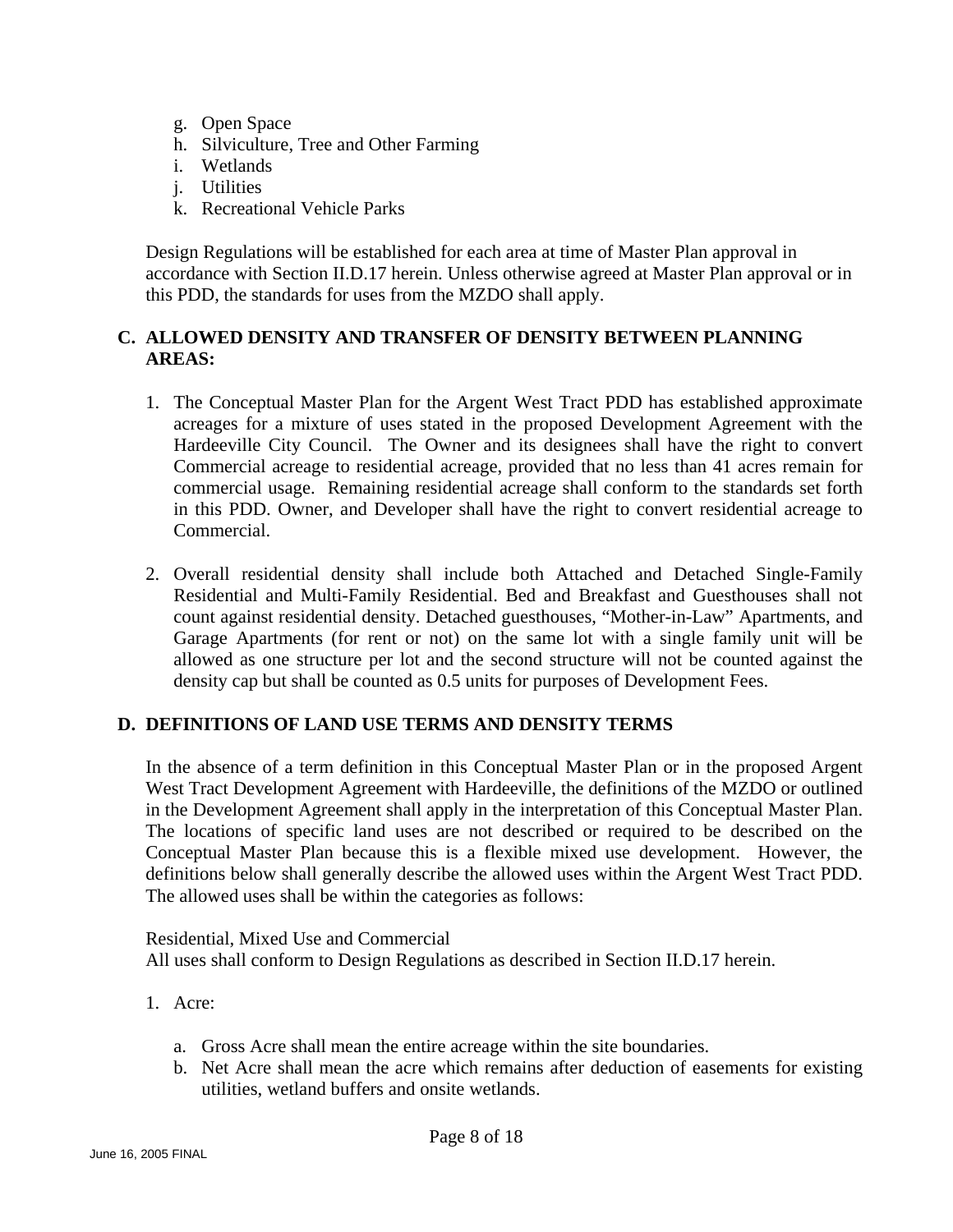- 2. Business Center: This designation allows for a multi-use business park. Permitted uses include:
	- a. Establishments involved in light manufacturing, regional warehouses, distribution operations, back-office operations, commercial businesses, office space, office/warehouse operations, wholesale/retail businesses, commercial service businesses, and call centers.
	- b. Build-to-property lines will be allowed to reduce cost of utilities and create a more pedestrian friendly environment as long as fire protection between adjacent and partywalls is strictly adhered to and visual design standards are met. Performance Standards for this district will be determined by the Design Regulations described at Section II.D.17 herein.
- 3. Village Center: This designation allows for multi-family residential, retail, and office space within mixed-use structures with the Mixed Use and Commercial designation as shown on the Conceptual Master Plan.
	- a. Purpose:
		- (1) The Village Center ideally is the hub for civic, educational, and private activities. An essential concept of the Village Center of Argent West is to create one or more area(s) where daily activities are integrated rather than separated, creating a socially robust and economically efficient area. The mix of uses allowed adds variety and vitality to the center. Mutually supportive levels of multi-family residential, retail, and office space within mixed-use structures and sites are allowed but not required. Multi-use structures providing a mix of uses are allowed, and retention and use of upper floors for residential purposes are encouraged. The area should have a critical mass of people and activities and should contain attractive, convenient developed; educational facilities, libraries and bookstores, pedestrian friendly design, plazas, parks, a town square and other amenities.
		- (2) The commercial design standards set forth a framework for creating a unique and pedestrian friendly atmosphere. In the Village Center typically, parking is placed to the rear of the buildings, store fronts face the street and buildings are built to the sidewalk. Building mass, placement, form, and height are regulated to allow human scale buildings.
		- (3) Build-to-property lines will be allowed to reduce cost of utilities and create a more pedestrian friendly environment as long as fire protection between adjacent and party-walls is strictly adhered to and visual design standards are met. Performance Standards for this district will be determined by the Design Regulations as described in Section II.D.17 herein.
	- b. Applicability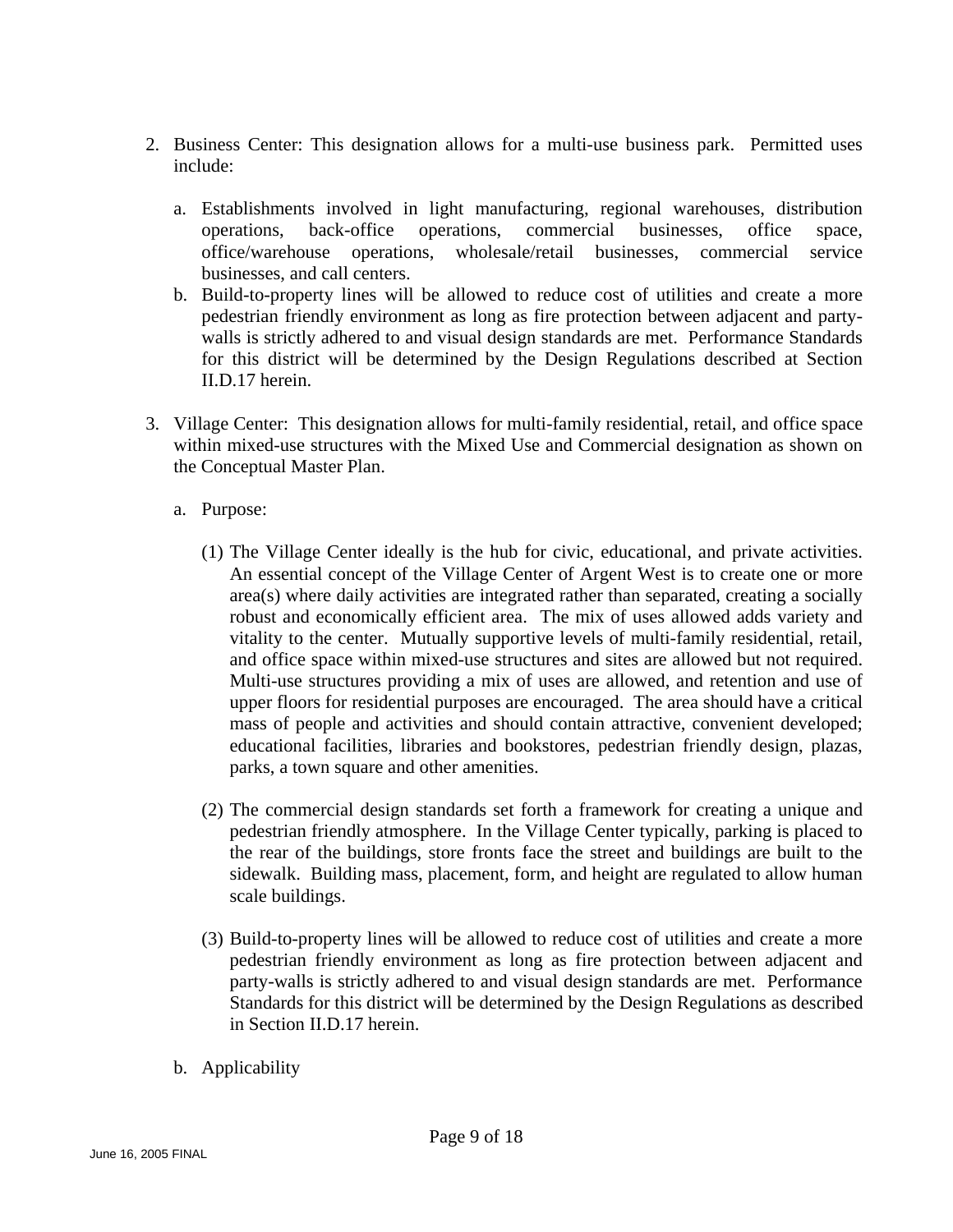- (1) The Village Center requirements apply to all uses within the Village Center boundaries and shall apply to all development within the Village Center Area, unless expressly exempted or otherwise provided for in this section.
- c. Permitted activities

The following are descriptions of permitted uses, permitted accessory uses and structures for the Village Center Area:

- (1) Mixed use of the various uses permitted under this PDD
- (2) Assembly and Worship
- (3) Colleges and Professional Schools
- (4) Schools, Neighborhood (elementary and middle school)
- (5) Schools (community high schools)
- (6) Daycare, Commercial
- (7) Utilities
- (8) Public Services
- (9) Government Office
- (10) Commercial Lodging (Hotel and Motel)
- (11) Commercial Retail
- (12) Office
- (13) Restaurant (including outdoor seating)
- (14) Service Businesses
- (15) Dry-cleaning and Laundry Services
- (16) Parking Garages
- (17) Gas-convenience marts with no Repair Bays or Facilities
- (18) Commercial Amusement (indoor)
- (19) Christmas Tree Sales
- (20) Roadside Stands (on designated areas only)
- (21) Commercial Outdoor Sales (related to existing retail)
- (22) Public Interest and Special Events (permitted, located, and scheduled ahead of time)
- (23) Nightclub and entertainment
- (24) Movie theatres
- (25) Grocery
- d. Sidewalk displays are permitted directly in front of an establishment, if at least five feet of sidewalk is maintained for adequate and uncluttered pedestrian access.
- 4. Community Recreation:

This designation allows for the recreational complexes and amenities to serve the Argent West Tract PDD under Residential, Commercial and Mixed Use designations as shown on the Conceptual Master Plan. Land uses may consist of private and semi-private recreation, indoor and outdoor lighted and unlighted recreation facilities, establishments, and services that include active and passive sports and entertainment, (for project or not) and, ancillary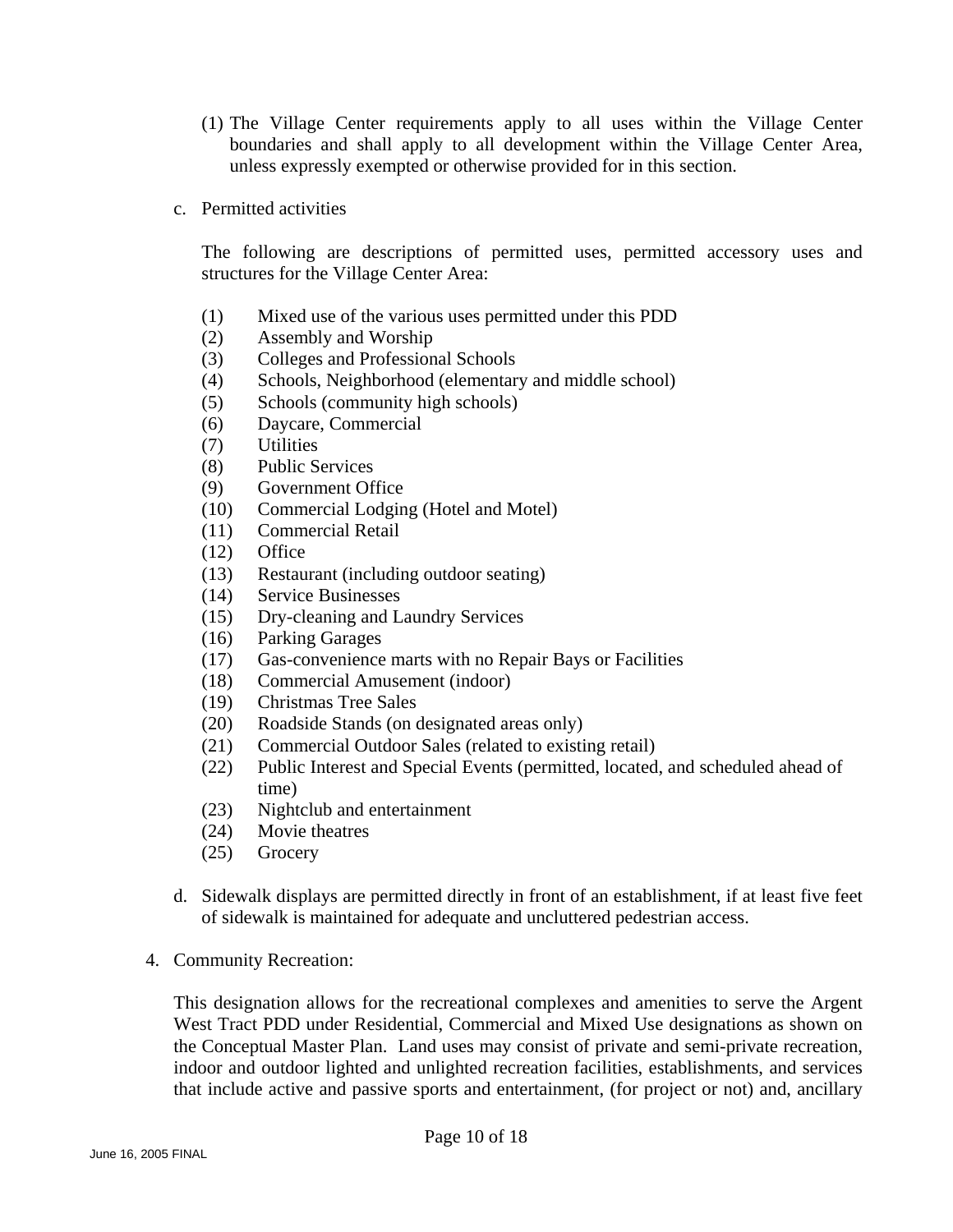facilities such as restaurants and vendors serving such public recreational facilities. Community Recreation shall not be counted against the overall allowed acreage for commercial uses within the Argent West Tract PDD. Permitted uses include:

- a. Outdoor recreational educational, and cultural facilities and all ancillary facilities associated with each, including, but not limited to:
	- (1) Swimming pools, pool bath houses
	- (2) Tennis courts
	- (3) Lawn games such as bocci, croquet, and volleyball, etc.
	- (4) Multi-use fields
	- (5) Playgrounds
	- (6) Neighborhood parks
	- (7) Community parks
	- (8) Leisure trails and bike trails
	- (9) Nature centers
	- (10) Other recreational and cultural uses
	- (11) Golf Courses
- b. Recreational, educational, and cultural buildings, including but not limited to uses such as indoor recreation, meeting, assembly, banquet, fitness, and hobby space.
- c. Accessory buildings
- d. Community offices/Administration buildings shall not be counted against commercial acreage.
- e. Maintenance and storage facilities
- f. Community service facilities including:
	- (1) Public and/or private clubhouses
	- (2) Pro shops, snack bars, grills, restaurants and lounges associated with clubhouses.
	- (3) Ancillary uses associated with community education and cultural facilities such as craft centers, fitness centers, nature centers, classrooms, libraries, meeting rooms, gardens, plant nurseries, animal habitats, demonstration areas
- 5. Dwelling Units:
	- a. The maximum number of residential dwelling units on the Property will be 9,500.
	- b. For detached single family residential and duplexes (i) the minimum lot width shall be 40 feet with a minimum lot depth of 100 feet, (ii) the average lot size may vary as to specific, individual master plans, but the overall average lot size on the Property shall not be less than 5500 square feet and (iii) the minimum side setbacks shall be 6 feet on each side. As for dwelling units, a minimum front-yard setback of 25 feet shall be imposed on lots with front-loaded garages; a minimum setback of 15 feet for lots with side-loaded garages; a minimum setback of 15 feet from the back lot line; and a minimum setback of 5 feet from a pool or deck.
	- c. For attached single family residential, townhomes, or condominiums (i) there shall be no minimum lot size or setbacks, and (ii) 6 foot side setbacks shall be required for all non-common lot line side.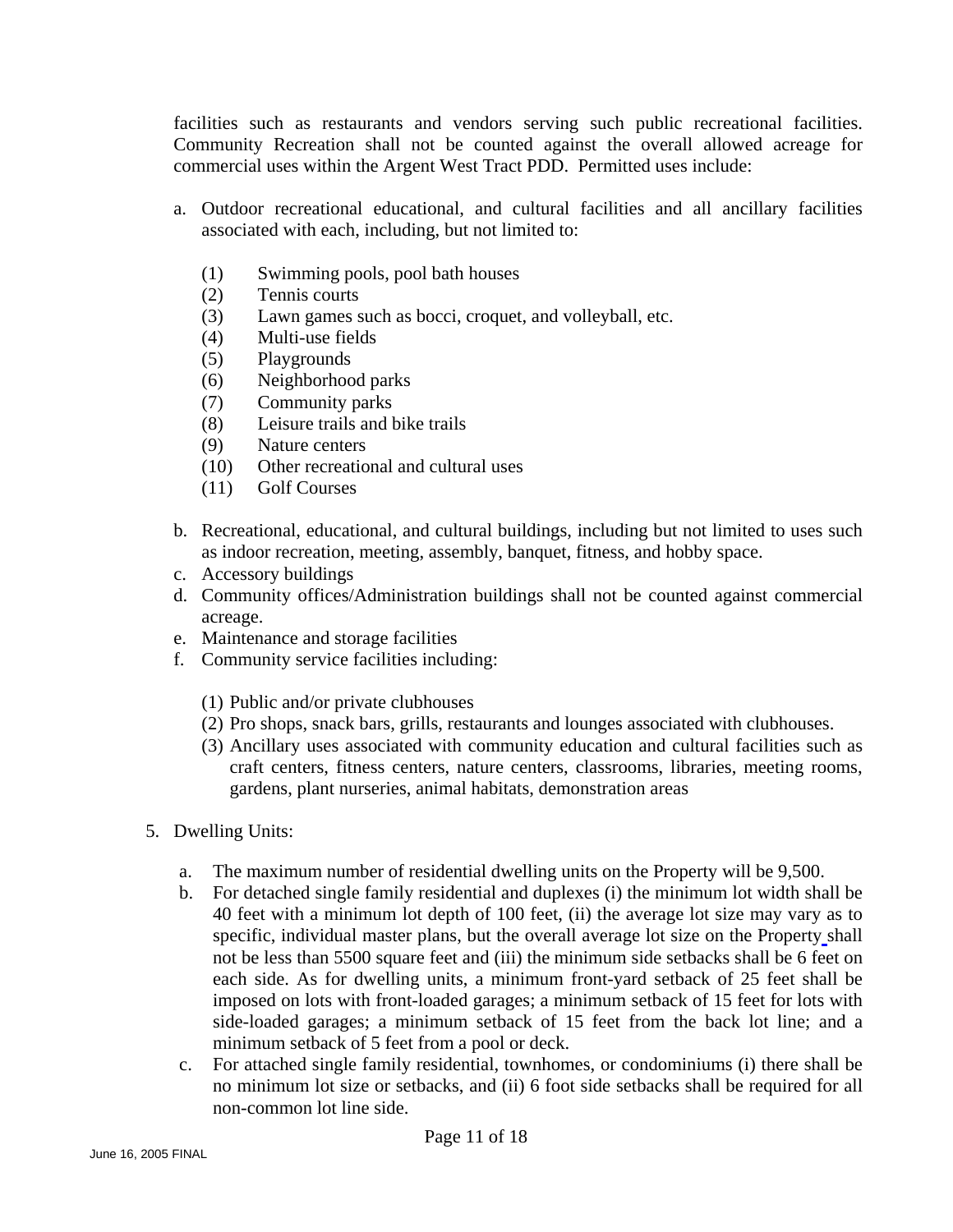- d. For Multifamily Residential (i) there shall be no minimum lot size or setback, and (ii) no more than 75% of the site shall consist of 3-story components within the areas as designated on the Conceptual Master Plan.
- e. The allocation of density as specified allows for the clustering of development to optimize the protection of natural features and maximize open space. This does not guarantee that the Property can be developed at the identified maximum. Lot sizes range from the square footage of the foundation of cottage-type product to larger single family lots.
- f. Multi-family units do not have a lot size designation.
- g. Mobile homes are not allowed within the Argent West Tract.
- h. Recreational Vehicle Parks are governed by the provisions of Section 16 herein, and shall be considered a multi-family use. Modular or panelized homes shall not be considered mobile homes and will be considered single family homes which are permitted under this PDD.
- i. Single-family residential consists of attached and detached residential, including both short and long term rentals. Product mix may include full size lots, attached zero lot line product, townhouses, patio home sites and cottages. Residential improvements shall be limited to a maximum of three (3) stories in height above parking or base flood elevation, as applicable, not including minor uninhabitable architecture elements above basic roof lines, subject to provisions of the MZDO.
- 6. Commercial Center

The Commercial Center designation allows for the development of concentrated commercial and office nodes located on primary vehicular routes to serve the Argent West Tract PDD and surrounding area to be used under the Mixed Use and Commercial designations as shown on the Conceptual Master Plan.

- a. Permitted Uses:
	- (1) Establishments engaged in selling goods or merchandise to the general public for personal or household consumption (e.g. shopping centers, supermarkets, department stores, convenience stores, gas stations, automobile, and boat dealerships, etc.) and rendering services incidental to the sale of such goods; establishments providing services or entertainment to the general public including but not limited to eating and drinking establishments, personal services and repair businesses and entertainment establishments (e.g. movie theaters, bowling alleys, etc.); medical and health facilities/office buildings and/or office for government, business professional or general purposes, unless specifically prohibited under Prohibited Uses below.
	- (2) Single family residential
	- (3) Multi-family residential
	- (4) Hotel/Inn
	- (5) Mini-warehouse facilities will be limited to a maximum height of two stories.
	- (6) Recreational Vehicle Parks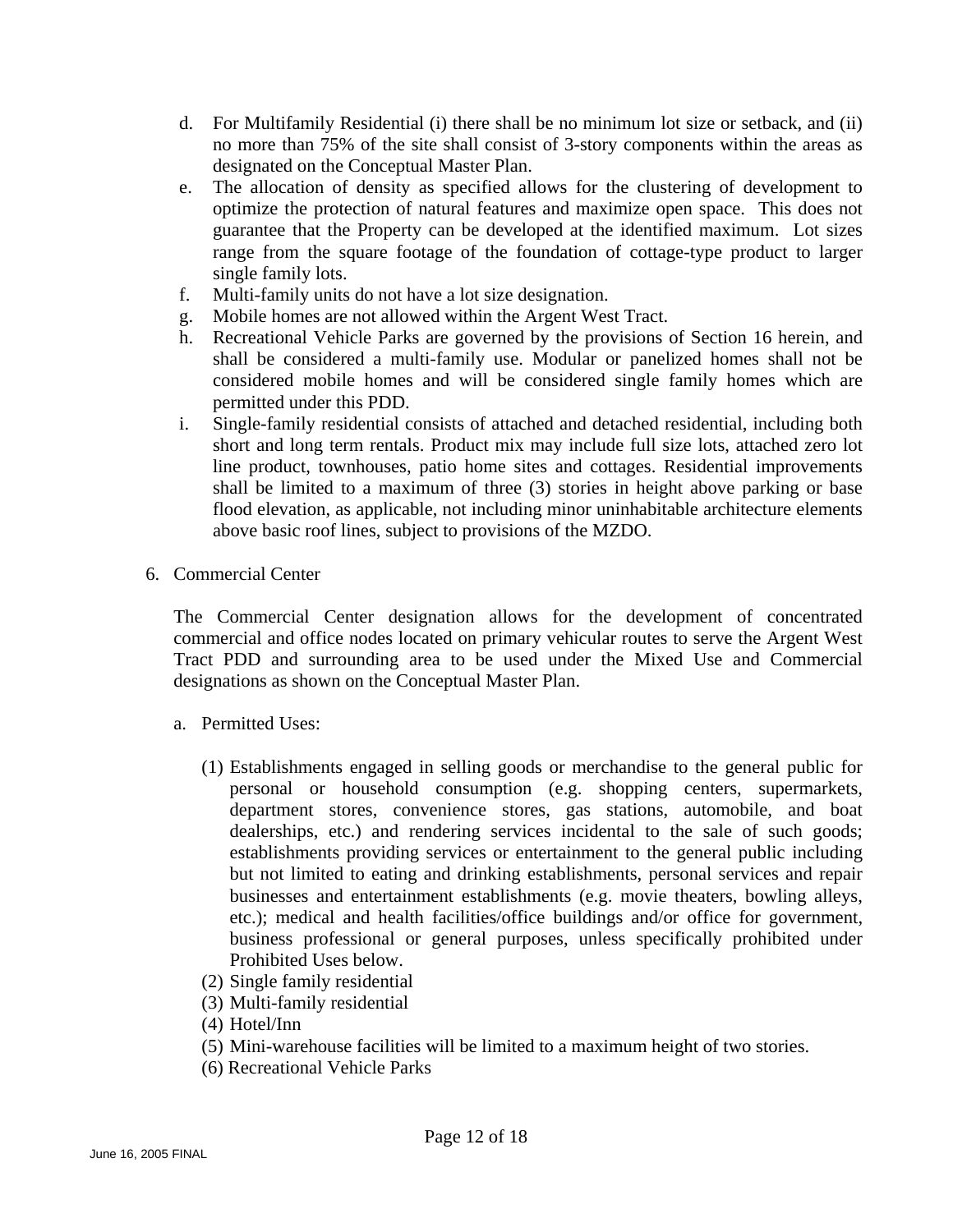b. Prohibited Uses:

The following commercial uses are specifically prohibited:

- (1) Junkyards or auto salvage yards.
- (2) Gambling facilities not authorized by law
- (3) Amusement parks
- (4) Go- cart racing facilities
- (5) Roller coasters and other carnival-like facilities
- (6) Sexually oriented business
- (7) Other Special Nuisances under Section 5.19 of the MZDO.
- 7. Hotel/Inn

This designation is for hotels, inns, timeshare projects and spas that consist of building or buildings with guest rooms for sleeping, kitchens and or a dining room(s) to provide meals for guests, including public restaurants, bars, and entertainment areas, Hotels, Inns, and spas shall be considered a commercial land use. For purposes of densities, timeshare units count as residential units, but for developer fees under the Development Agreement, shall be categorized as Hotel, Motel, Bed and Breakfast. The rooms shall be primarily designed for and occupied by transients. Conference and facilities may or may not accompany the hotel/inn and may be integral to the hotel/inn or detached.

8. Institutional/Civic

This designation allows for institutional and civic land uses, which shall be allowed to occur in the Mixed Use and Commercial designation as shown on the Conceptual Master Plan. These land uses shall not count against the overall commercial acreage or residential density allowed for the Argent West Tract PDD.

- a. Civic, cultural, municipal, governmental, educational (public or private), conference centers, research or other similar facilities which may include, dormitories or other similar living quarters for students, staff, faculty, and professionals.
- b. Churches, synagogues, temples, and other places of worship provided that such uses are housed in permanent structures.
- c. Cemeteries provided that if such use does not include a funeral home or crematorium.
- d. Medical and health facilities, assisted living facility, nursing home, and congregate care facility.
- e. Public emergency service facilities, library, museum, day care facilities, social/community centers, etc.
- 9. Real Estate Sales Center and/or Model Homes
	- a. This designation allows for the office/administrative facilities associated with the primary sale of commercial sites, residential lots and homes within the Residential, Mixed Use and Commercial designation as shown on the Conceptual Master Plan. The facility(s) may be permanent or portable in nature. The permanent model being a home,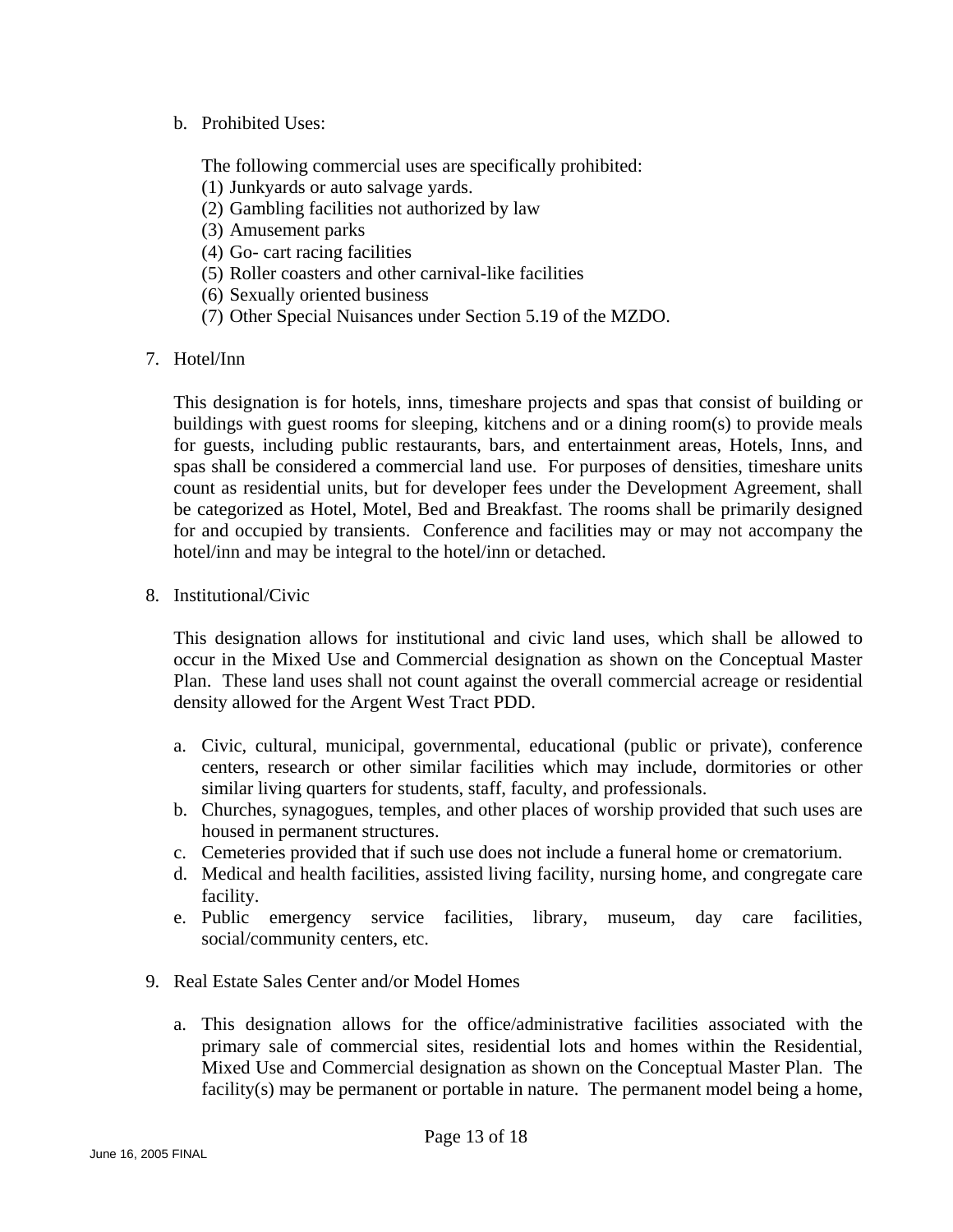to be sold as a single-family residence in the future or the portable model may be relocated from time to time during the period of development to meet the needs of development phasing.

- b. From time to time model homes may be constructed and later sold as permanent residences when no longer needed as models.
- 10. Open Space: To be located within the Residential, Mixed Use and Commercial designation as shown on the Conceptual Master Plan
	- a. Total open space for the Argent West Tract PDD shall be calculated for the boundary of the PDD and not on a site-specific basis for each phase of the PDD, individual development or project. The Argent West Tract PDD shall provide at least 25.00% open space and at least 8.33% active open space, in accordance with the MZDO, which open spaces shall be reasonably accessible to the residents. Open space and active open space shall be calculated based upon the total gross acreage and may be located in restricted access, gated communities. Notwithstanding the foregoing, each master plan submittal for residential subdivisions shall contain at least 10% total open space. Open space shall consist of:
		- (1) Landscape areas
		- (2) 50% of lagoons, ponds, impoundments and lakes (detention, retention or recreational)
		- (3) 50% of freshwater wetlands
		- (4) Wetland buffers
		- (5) Wildlife preserves/corridors, conservation areas and greenbelts
		- (6) Community garden plots
		- (7) Recreation areas including swimming pools, tennis courts, playgrounds, ball fields, lawn game fields, community gardens, linear and neighborhood parks, gardens and squares, school sites, etc.
		- (8) Public or private regulation or par three golf courses including ancillary facilities such as golf learning centers, practice facilities, and support facilities.
		- (9) Pedestrian/bicycle/equestrian trails
		- (10) Perimeter buffers
- 11. Setbacks and Buffers
	- a. There shall be no minimum setbacks applied to the Conceptual Master Plan. Setbacks and buffers shall meet the minimum requirement established herein and except as set forth in this PDD shall apply to the perimeter of the PDD only; provided, however, that any required wetlands setbacks will apply according to law throughout the PDD.
	- b. Perimeter setbacks and buffer standards shall include:
		- (1) At adjacent property boundaries of Argent West Tract West PDD, combined setbacks and buffers shall be a minimum of 10 feet except where said boundary is a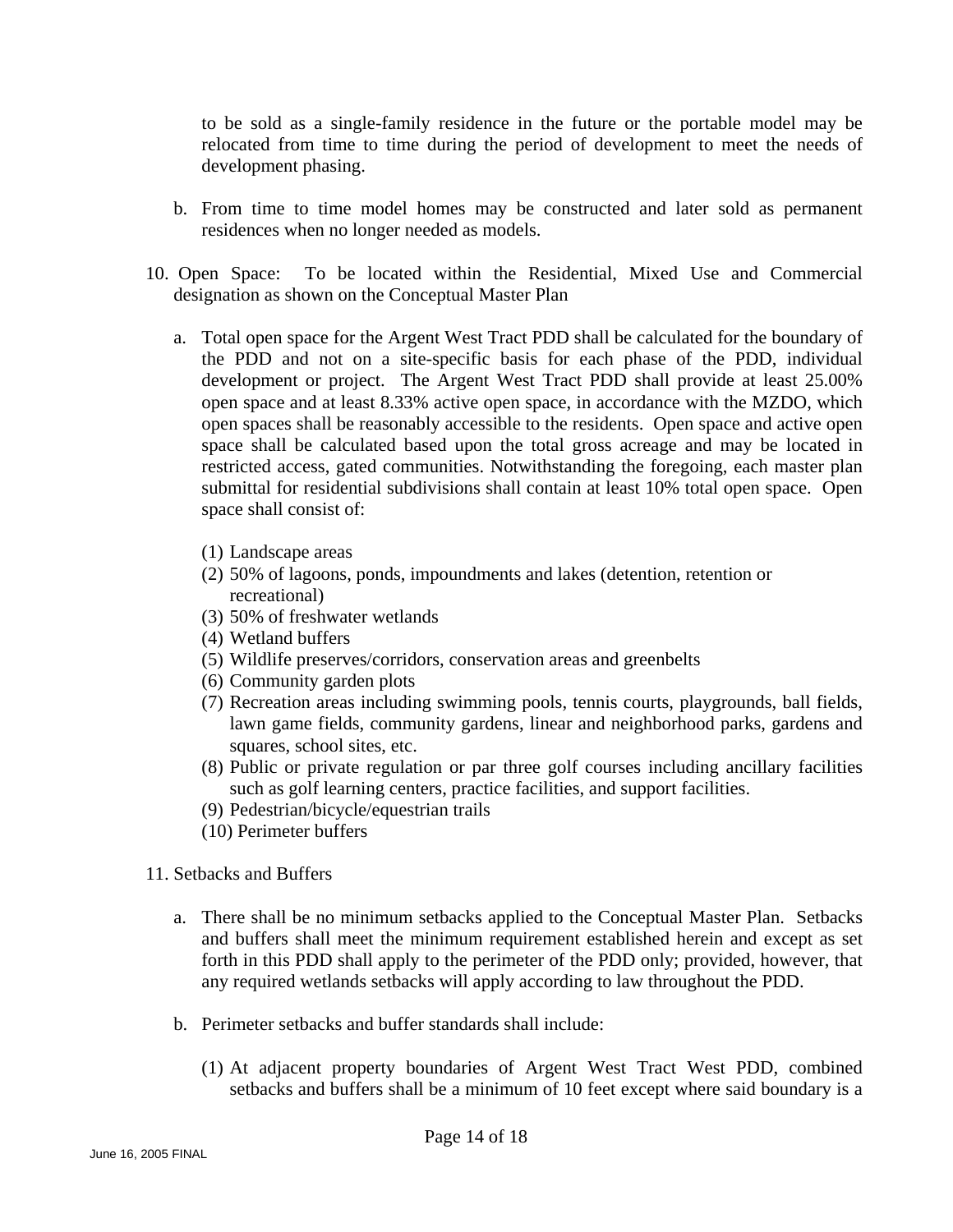jurisdictional wetland or recorded conservation easement, then the setbacks and buffers shall be as determined by the state and federal agencies having jurisdiction over the wetlands.

- c. Highway 278 Corridor Overlay District (HCOD) standards shall be adhered to provided that signage shall be governed by the provisions of the Master Sign Program attached as Exhibit H. Landscaping, including water features, is permitted in buffer areas.
- 12. Signage Control
	- a. Signage for the Argent West Tract PDD shall be governed by the Master Sign Program attached as Exhibit H.
- 13. Silviculture, Tree and Other Farming

This designation allows for continuation of managed forestry. Silviculture includes the practice of planting, culture, and harvesting of trees for the purpose of producing wood fiber and timber. Generally accepted methods of forest management are permitted, including wildlife management, stormwater management, construction use of forest roads, and practices to promote the health and growth of trees. Silviculture uses may continue up to the time a subdivision plat is recorded and must be in accordance with standard forestry BMPs. The Owner shall be permitted to plant and grow trees upon the Property which may be used for tree farming for harvesting of such trees for purposes of replanting same in locations which are on or off of the Property and may engage in farming operations indigenous to the area.

### 14. Wetlands

This designation allows the following uses within wetlands. Freshwater wetlands on the property shall be those areas over which the applicable governmental agencies claim jurisdiction for freshwater wetlands. The following are Permitted Uses:

- a. Open space and buffers
- b. Conservation areas
- c. Activities in all areas as permitted by the U. S. Army Corps of Engineers and the South Carolina Department of Health and Environmental Control, Office of Ocean and Coastal Resource Management.
- d. Disposal of reclaimed water is permitted by SCDHEC
- e. Stormwater control and management
- f. Boardwalks, trails, bridges, and other permitted structures
- g. Game Management
- 15. Utilities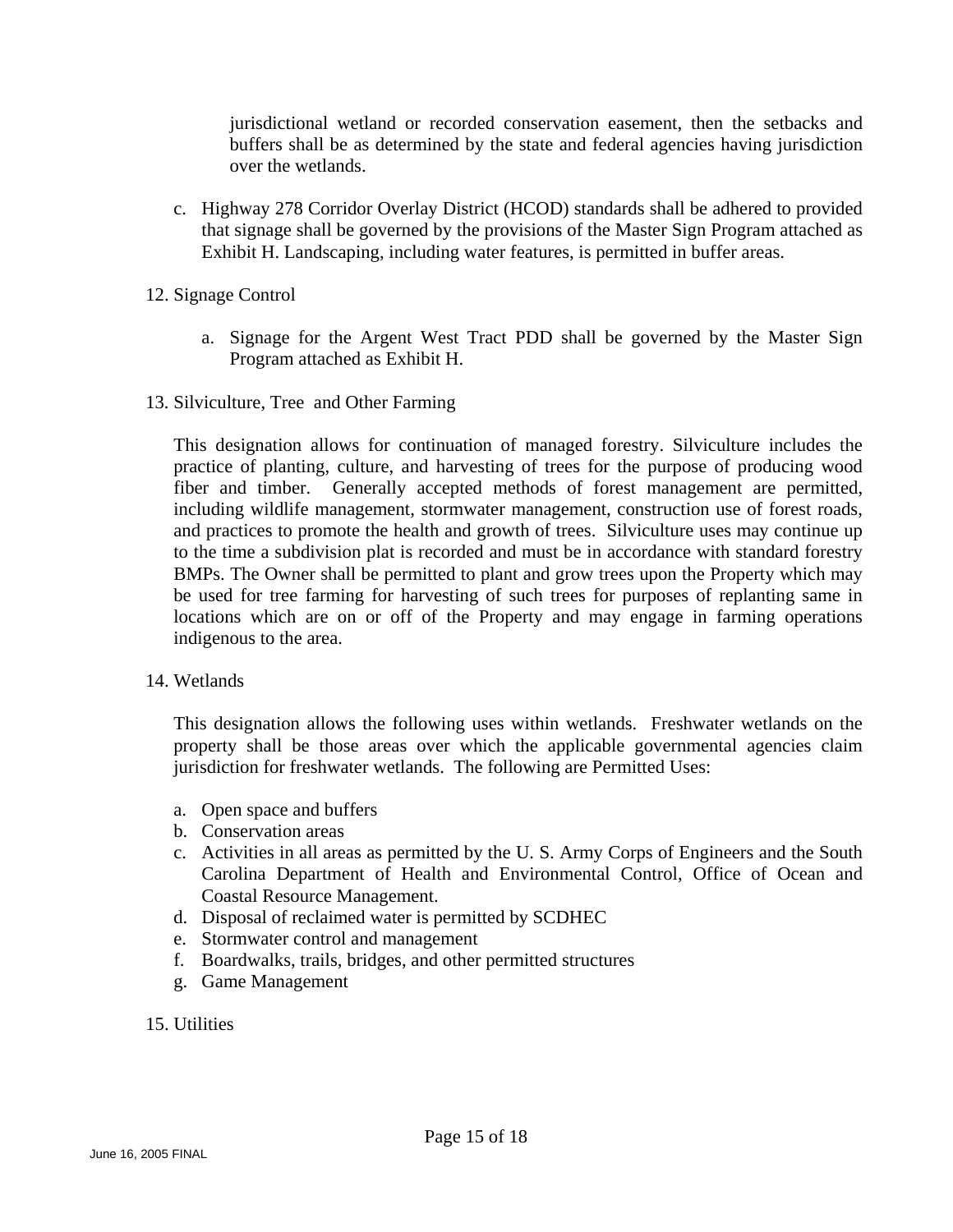This designation allows for utility service to serve the planning tracts of the Argent West Tract PDD. The following land uses shall be allowed only after written approval from Owner/Developer and/or its consultants for location and design:

- a. Potable water supply and distribution
- b. Wastewater collection, treatment, and disposal
- c. Stormwater collection, treatment, and disposal
- d. Irrigation
- e. Communication towers for municipal service and safety
- f. Satellite antennas
- g. Cable television facilities
- h. Telephone facilities
- i. Power transmission and distribution
- j. Fiber optic lines
- k. Other utility services, i.e., Internet access and other telecommunication uses

Certain community-wide infrastructure may be necessary for the development of any large, master-planned community as reasonably determined by Owner. This infrastructure may include, but is not limited to the following:

- a. Arterial streets and primary access roads
- b. Potable Water supply
- c. Wastewater treatment and effluent disposal
- d. Power substations
- e. Central telephone facilities
- f. Stormwater management areas
- g. Natural gas supply, if desired
- 16. Recreational Vehicle Parks

a. These parks are permitted provided the Owner/Developer and the City agree to the design standards that must be submitted at the time of application.

17. Design Regulations

Design Regulations for each Master Plan area, addressing the parameters in MZDO Section 4.21.800, will be reviewed at the time of Master Plan approval. Unless otherwise agreed at Master Plan approval or in this PDD, the standards for uses from the MZDO shall apply.

### **SECTION III.**

### **MZDO CHANGES/EXEMPTIONS**

In accordance with § 4.21.700 $(E)(5)$  of the MZDO, the following provisions of the MZDO are deemed to be waived or modified as applied to the Argent West PDD. It is acknowledged that concerted efforts have been made to identify each provision of the MZDO sought to be waived or modified, and thus to the extent that a specific provision of the MZDO is not listed below but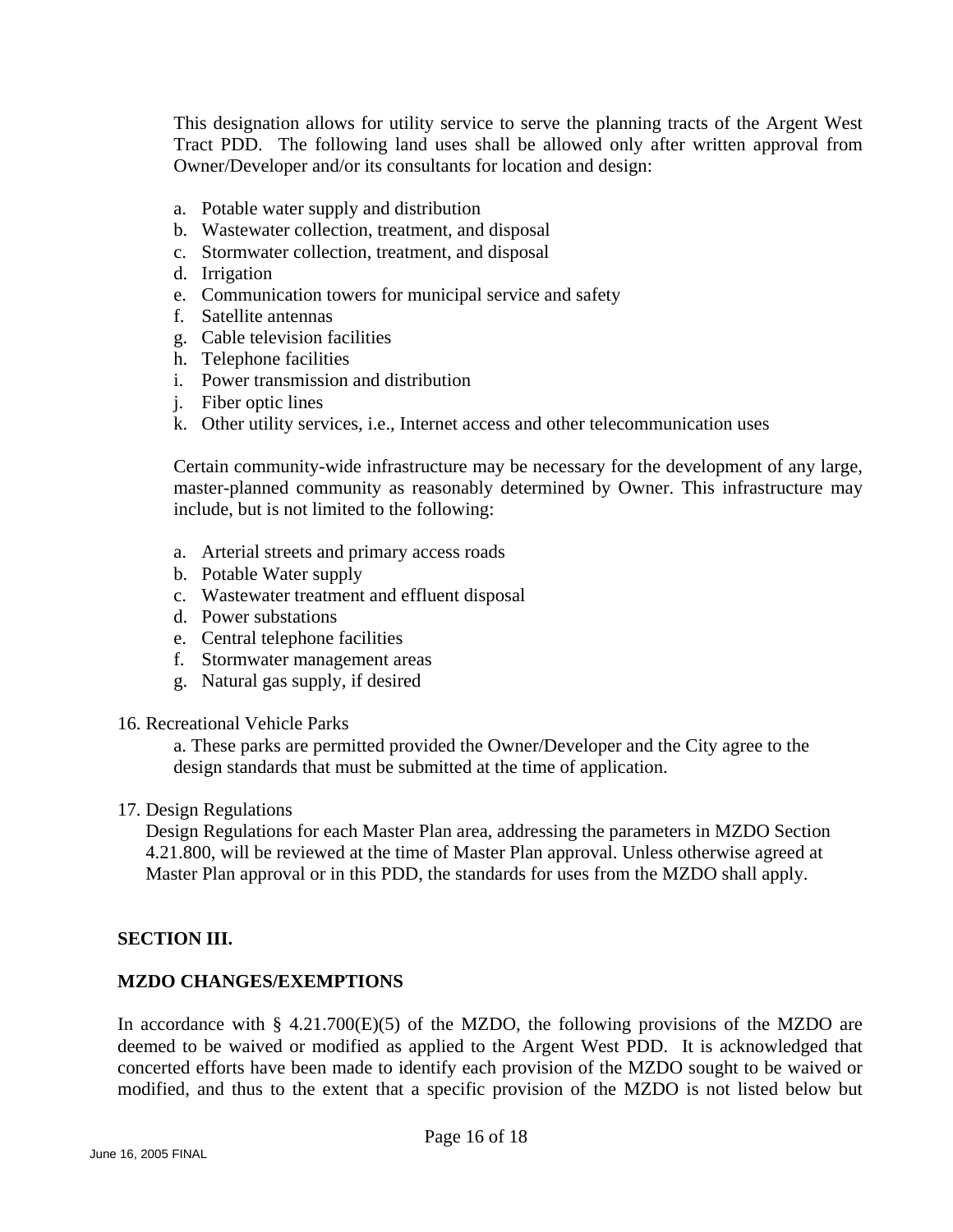conflicts with the wording and intent of the PDD, that provision shall be deemed to have been included in the listing below. To the extent the provisions of the PDD are not clear, then provisions of the MZDO dated March 20, 2003, as amended through the date of approval of this PDD, not listed or deemed listed, shall apply.

- Section 2.7 Architectural Review The Property is exempt from the provisions of this section provided the Owner's Architectural Review Standards meet or exceed those of the City of Hardeeville's MZDO and Owner or an entity which is controlled by Owner, controls the Architectural Review Board (ARB). The City shall not issue a building or development permit unless the plan submitted has been approved in writing or stamped by the Chairman or his designee, of the ARB.
- Section 3.3 Expiration of Permits –This provision is modified to extend the time for work authorized by a permit to begin to one (1) year and to authorize an applicant to request extension of a permit for a period of one (1) year.
- Section 4.13.1 General Residential, Other Requirement  $-$  (k) is deleted and replaced with the requirement that multi-family uses in the PDD must be separated from single family uses by a six foot fence or by landscaping that achieves 75% opacity within two years. Lot sizes and setbacks are governed by the provisions of the PDD Section II.D.5.b.
- Section 4.15 No provisions of R-20, R-14 or R-10 apply. The provisions of TC-1, TC-2 and BI shall not apply to the Argent West PDD.
- Section 4.21. 600 This section is deleted. Setbacks and buffers are governed by the PDD. Section II.D.5 and 11
- Section 4.21.700(E)() (17) It is hereby acknowledged by City Council that, due to the size of this PDD and the variety of uses contemplated for it, some information required for a typical PDD application is either unavailable or impracticalor impractical to provide at this point. The Council specifically acknowledges the sufficiency of the Argent West PDD application as submitted. Additional or omitted information may be provided at the time of Master Plan submittal.
- Section 4.21.700(H)(First subparagraph H on page 66) This section is amended as follows: Notwithstanding anything herein to the contrary, the property subject to the Argent West PDD, upon receipt of appropriate state and federal approvals, may implement a drainage plan without an overall master plan or development plan being submitted for any particular area.
- Section 4.21.800(I) This section is amended to provide that a Traffic Impact Assessment (TIA) for individual master planned areas may be required at Master Plan submittal to justify road design. Traffic mitigation is provided under the Development Agreement.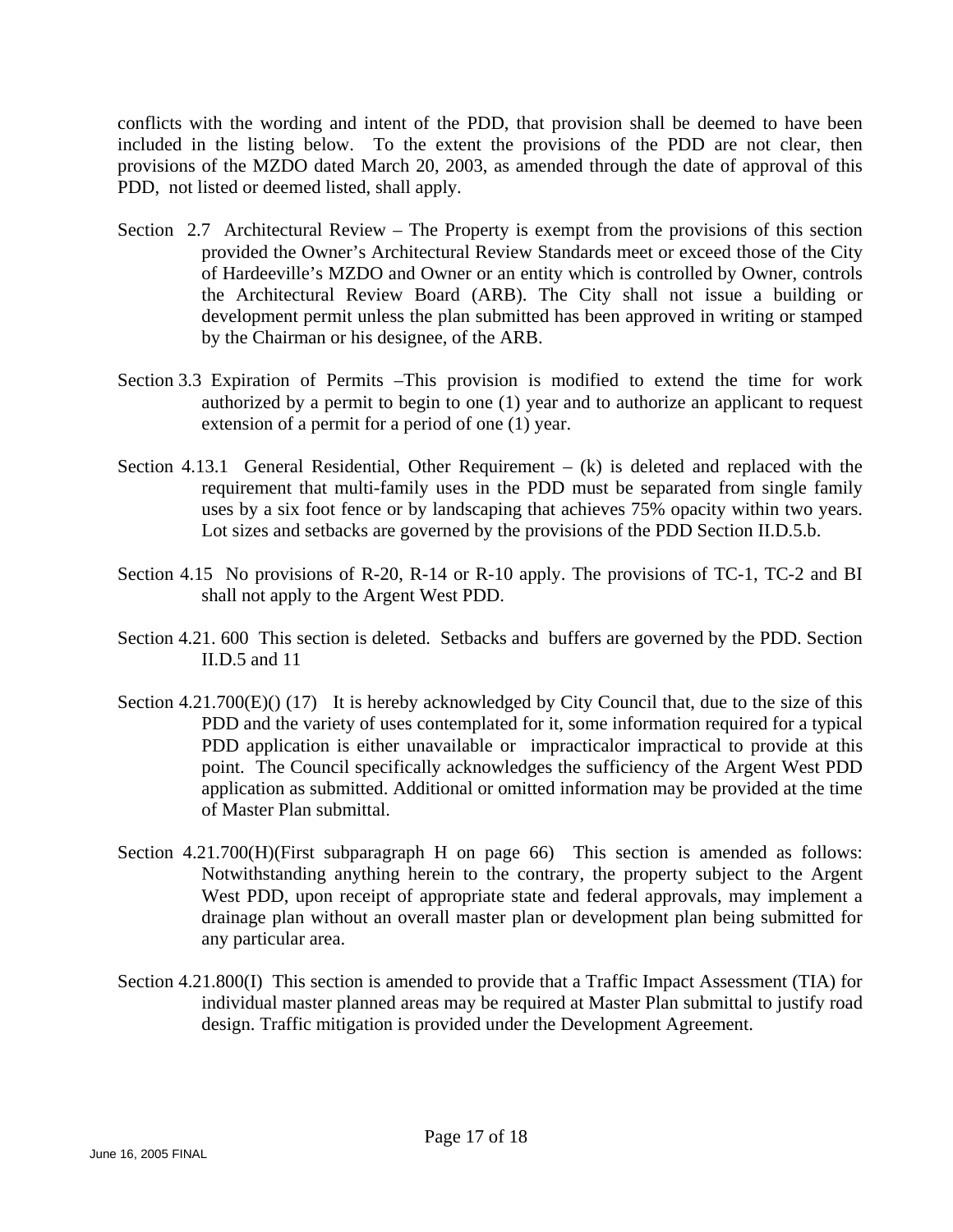- Section 4.21.1000(H) This section is amended to provide that a Traffic Impact Assessment (TIA) for individual master planned areas may be required at Master Plan submittal to justify road design. Traffic mitigation is provided under the Development Agreement.
- Section 4.21.1000(W) This section is amended to provide that trees existing as part of planted pine crop area shall be represented on an exhibit illustrating the area containing the planted pine tree planting pattern with row, tree spacing, and typical size. The information will be field verified to ensure accuracy of the exhibit's factors, but each tree in the pine crop area will not be physically located by standard survey methods. Hardwood trees in excess of eight (8) inches DBH will be located.
- Section 4.21.1000.Y This section shall not apply unless the applicant seeks to pre-sell lots prior to completing the installation of infrastructure.
- Section 4.22 Highway 278 Corridor Overlay District (HCOD) "Signage" provisions replaced by the Master Signage Program attached hereto as Exhibit H "Design materials" (1)() (c) is modified to add PVC and aluminum type fences as acceptable features.
- Section 5.3 Lots Unless otherwise agreed at Master Plan approval, the provisions of this Section 5.3 as amended by this PDD shall apply.
- Section 5.6 Temporary Uses Subsection (a) and (b) are deleted, these provisions being authorized as a matter of right, in accordance with the terms of the Development Agreement.
- Section 5.8 Parking Spaces Deviations Space Deviations may be approved at Master Plan approval.
- Section 5.9 (c) Off-street Loading This provision is replaced by ""Multi-family use requires an additional 0.25 spaces/unit."
- Section 5.9 (d) Parking Requirements Deviations may be approved at Master Plan approval where adequate parking, shared or otherwise, is provided.
- Section 5.14 Open Space Standards This section is amended Open space is governed by PDD Section II.D.10.
- Section 5.15 Site clearing shall be allowed consistent with the approved Master Plan. Specific landscaping plans will be submitted at master plan submittal, and shall meet or exceed the landscaping standards attached hereto as Exhibit I.
- Section 5.15 Tree Protection, Tree Survey and Replacement of Trees shall be governed as modified by Section 4.21.1000.W

Section 5.16 Signs - Replaced by the Master Signage Program attached hereto as Exhibit H.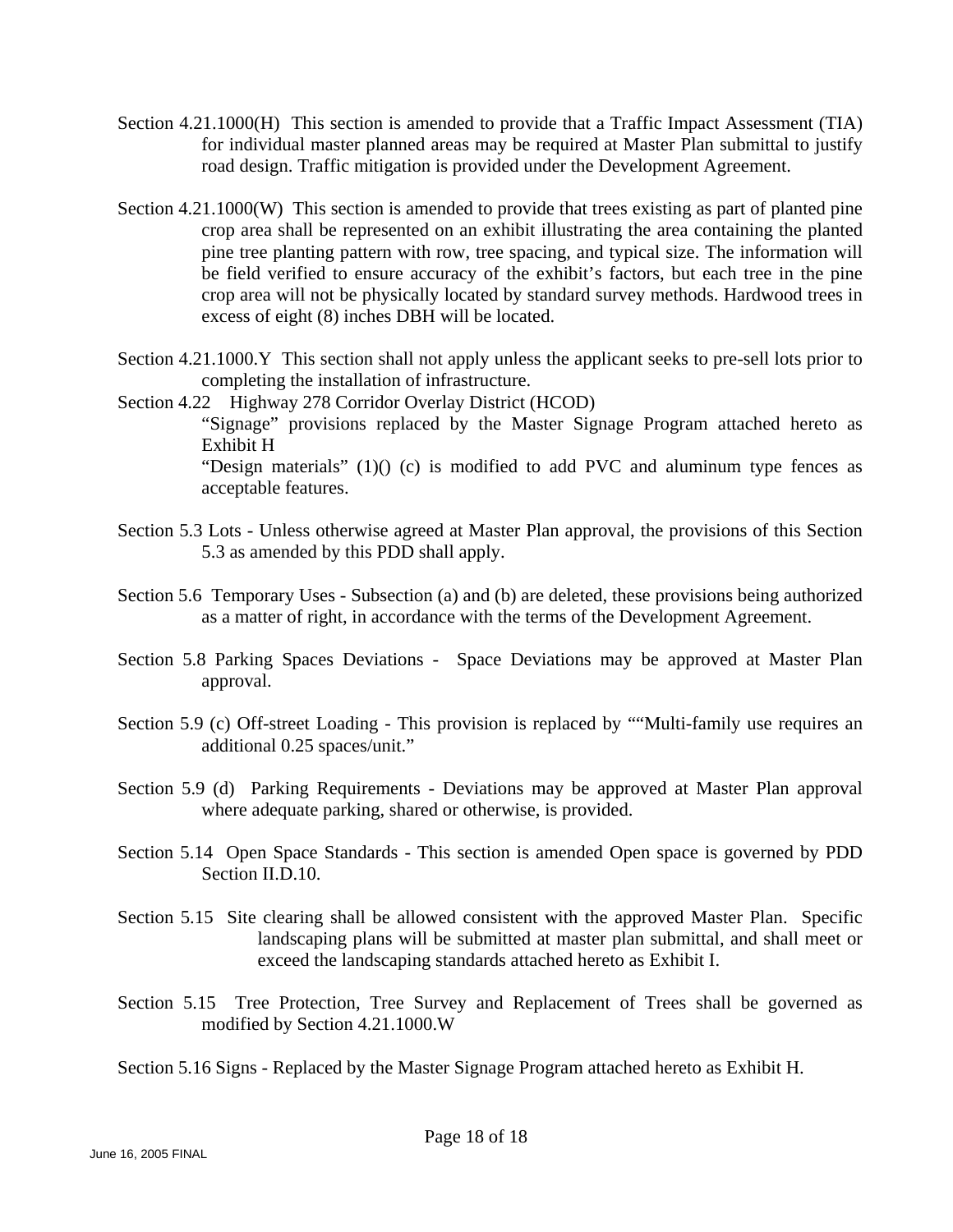Section 6.9 Sidewalks - This provision is replaced by the provisions of the Development Agreement Section XII.6.: Sidewalks will not be required within the Property, provided that pedestrian and non-vehicular pathways or sidewalks are provided in order to provide interconnectivity between interior subdivisions, commercial or institutional areas and public gathering areas and in areas of high pedestrian traffic such as schools, institutions, parks and commercial areas.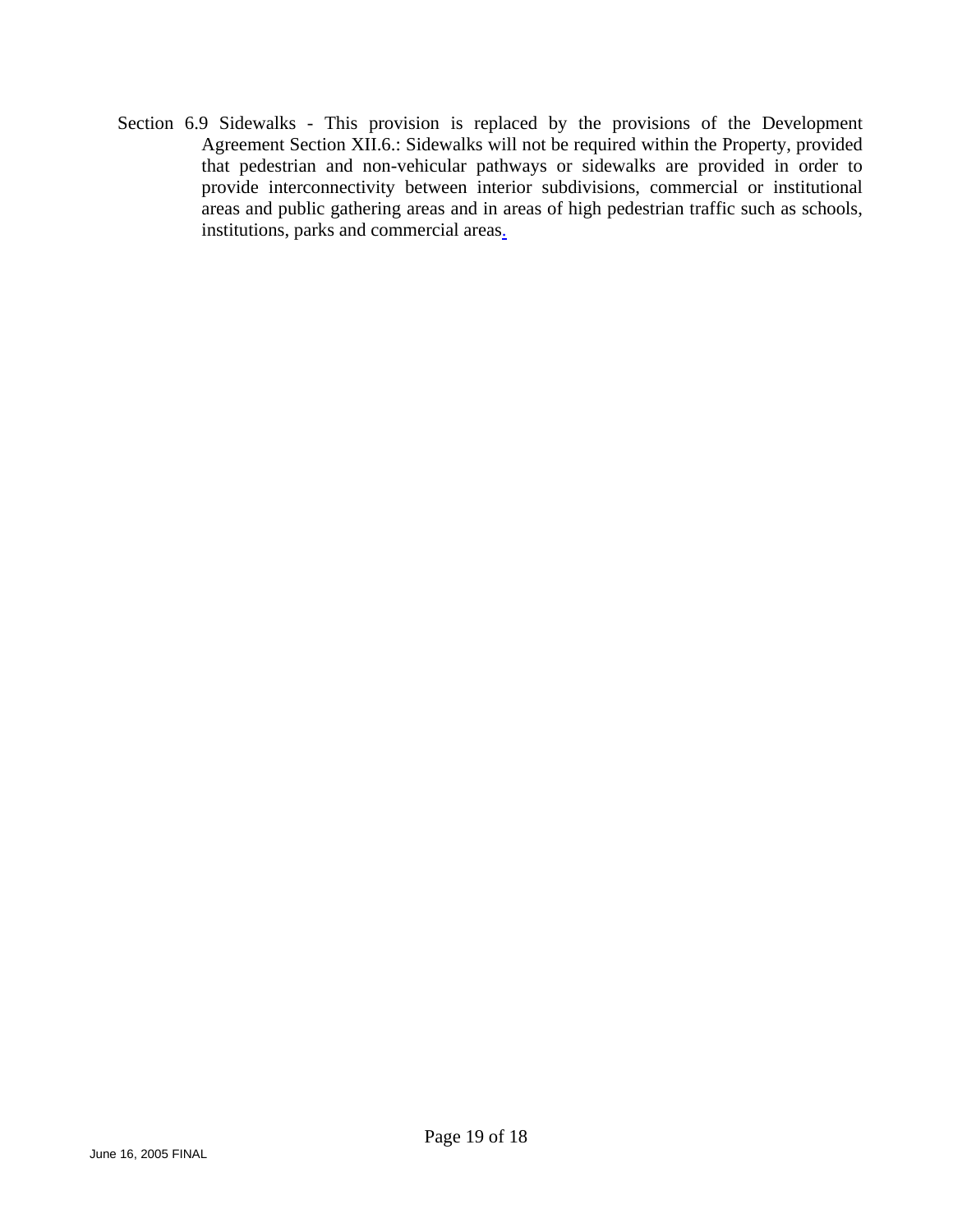### Exhibit A - Argent West Rezoning Application

(Attached)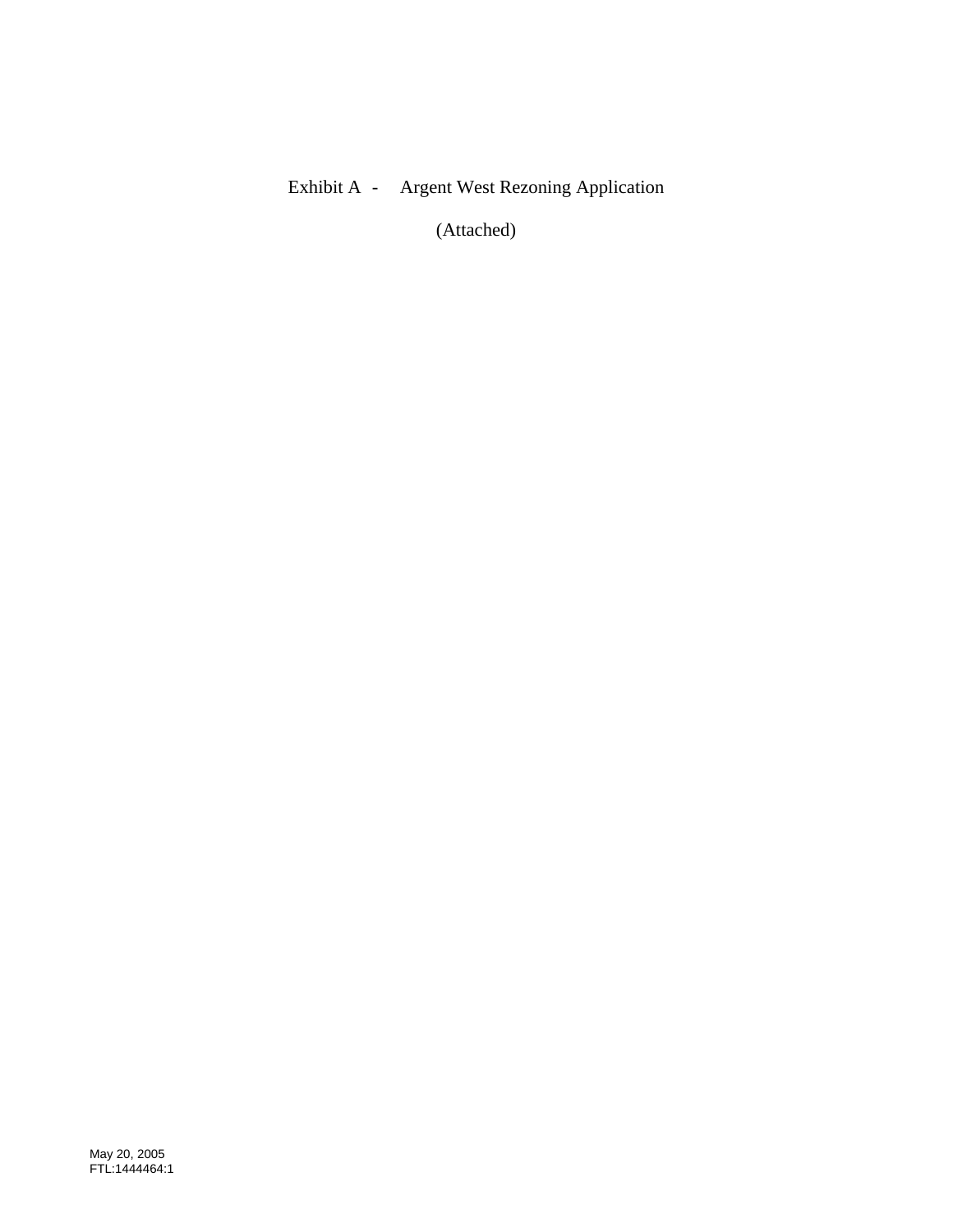### Exhibit B - Argent West Tract Boundary and Legal Description

### (Attached)

Being all those certain pieces, parcels, or tracts of land located in Jasper County, South Carolina, containing 5,313.446 acres , more or less, as being more particularly described in the attached "Legal Description West Argent Parcels A, B, C and E" as shown on a plat ("Plat") dated August 28, 2003, entitled " A Plat of the West Side of Argent Tract (5,313.446 Acres) being a portion of I.P. Realty", prepared by Thomas & Hutton Engineering Company, and certified by Boyce L. Young, SCRLS No. 11079. For a more complete description as to the metes, bounds and distances, reference may be had to said Plat which is recorded in the Office of the Clerk of Court for Jasper County, South Carolina in Book 27, Page 375.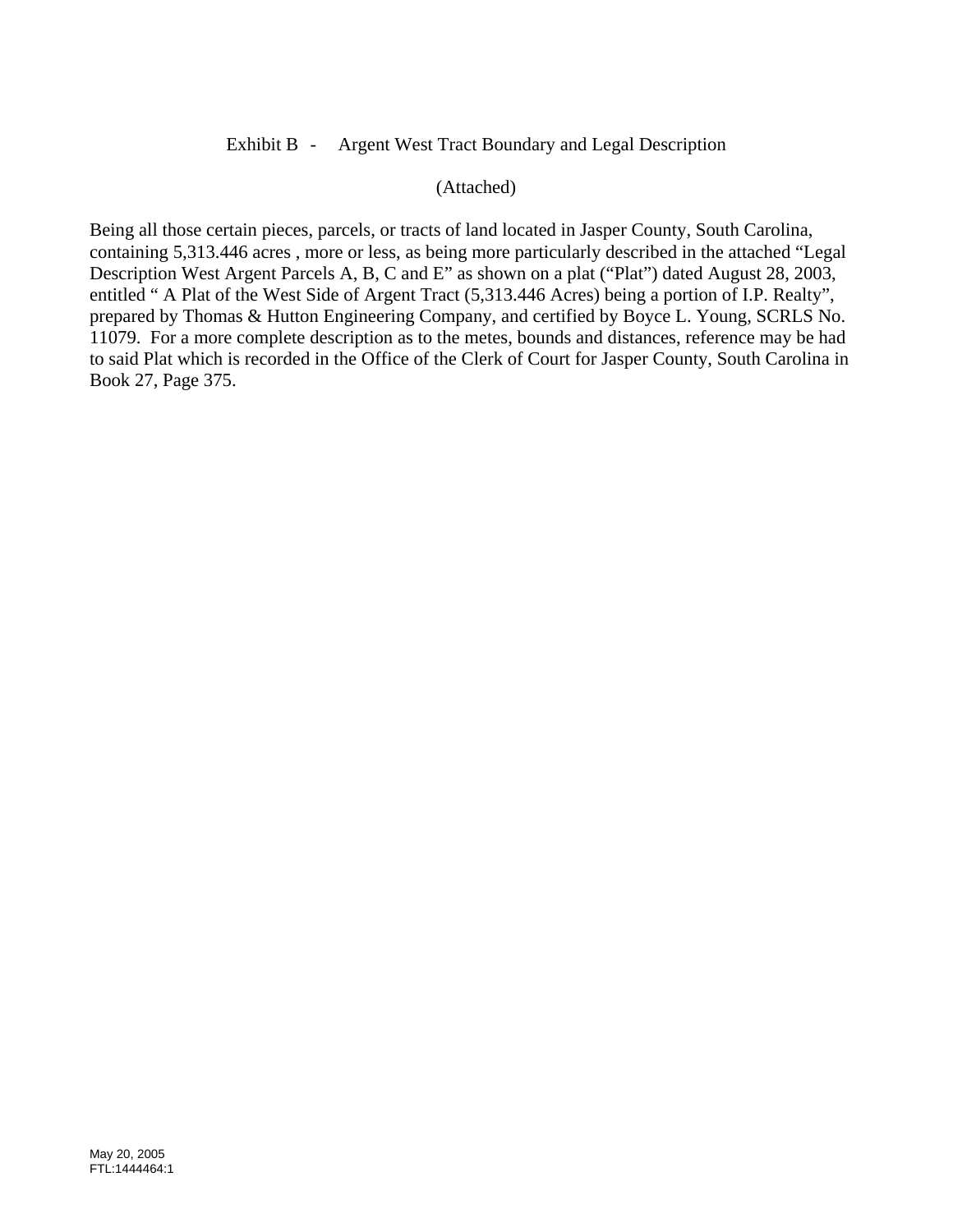# Exhibit C - Argent West Tract Conceptual Master Plan Map (Attached)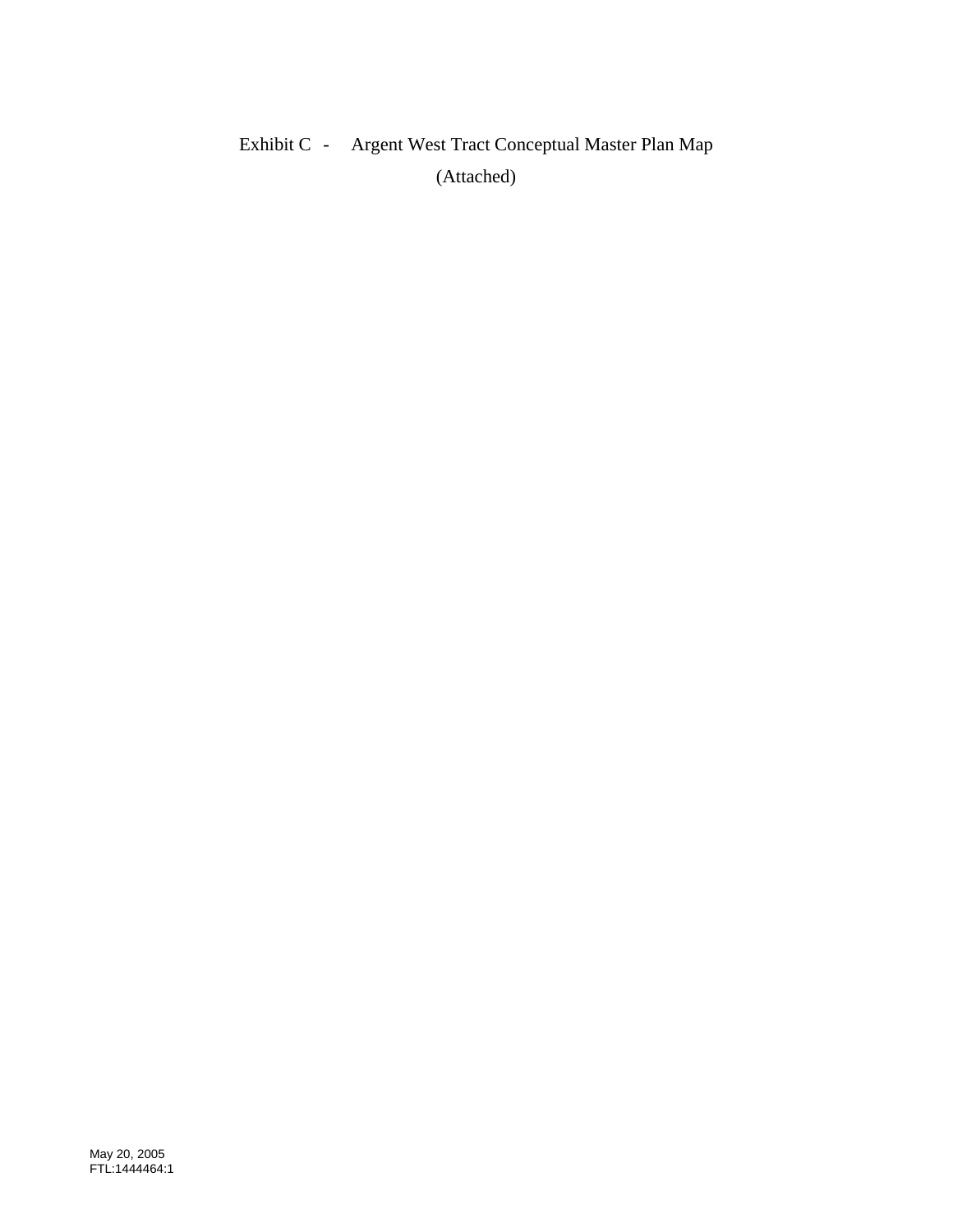## Exhibit D - BJWSA Intent to Serve Letter (Attached)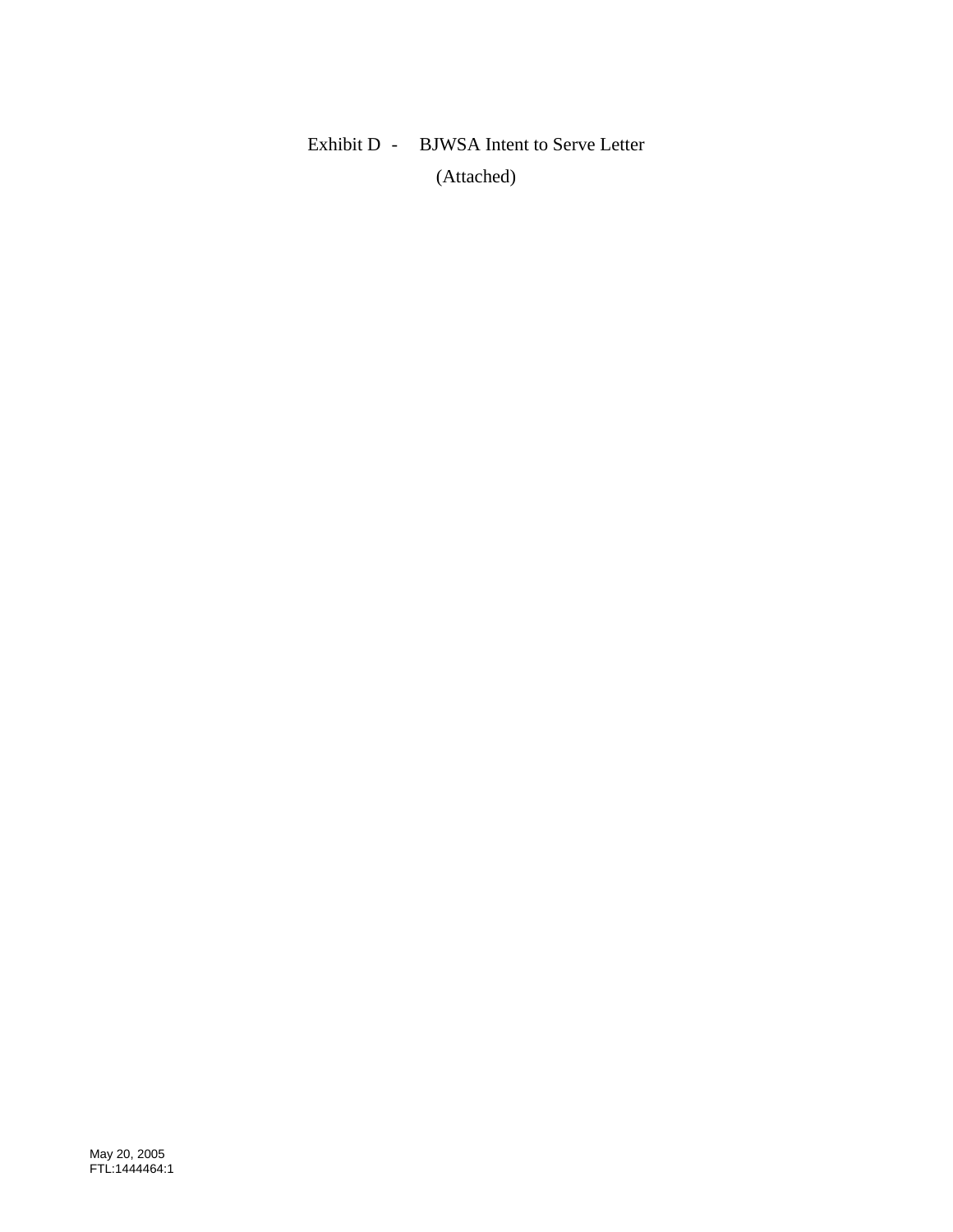Exhibit E - Palmetto Electric Intent to Serve Letter (Attached)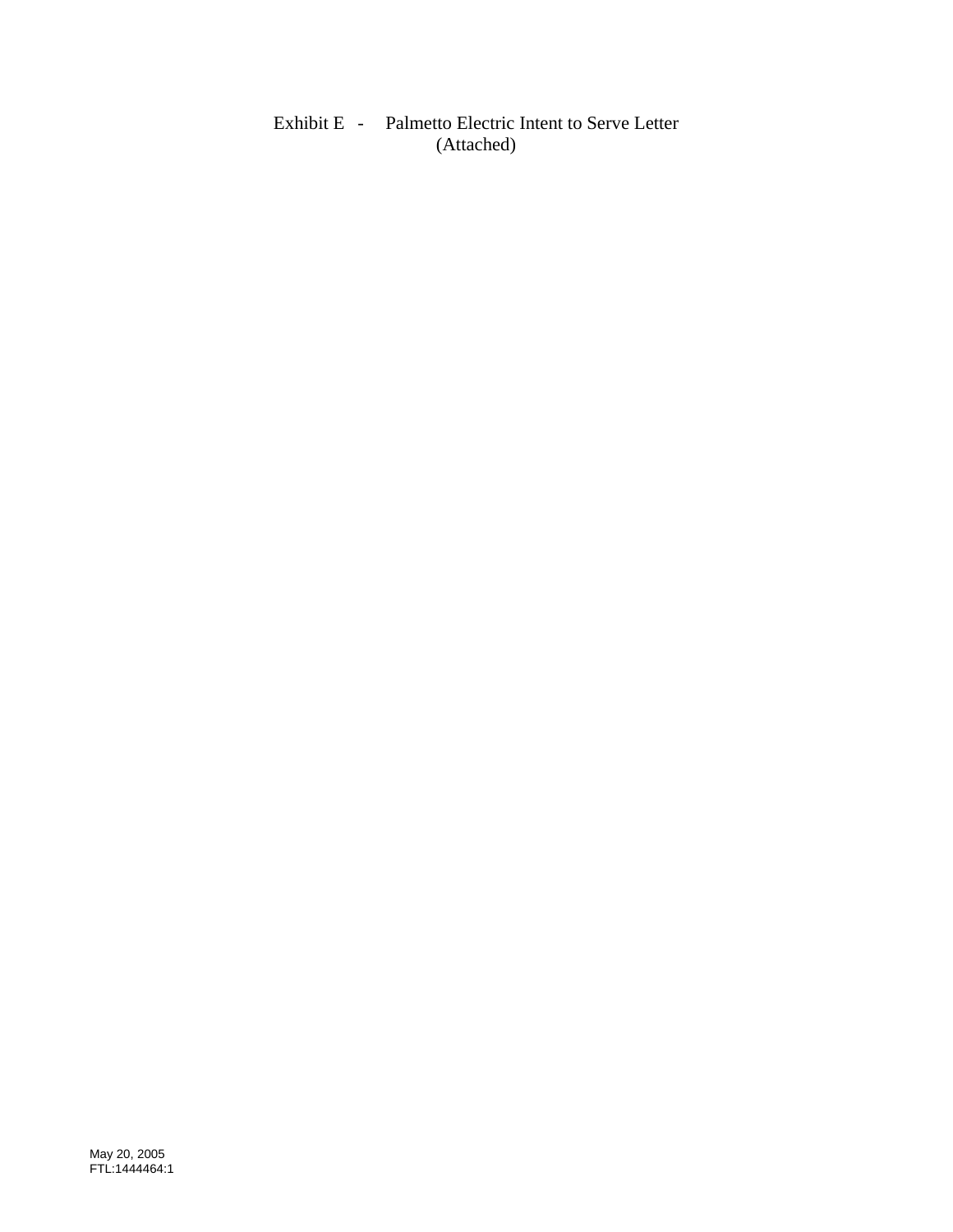# Exhibit F - Hargray Intent to Serve Letter (Attached)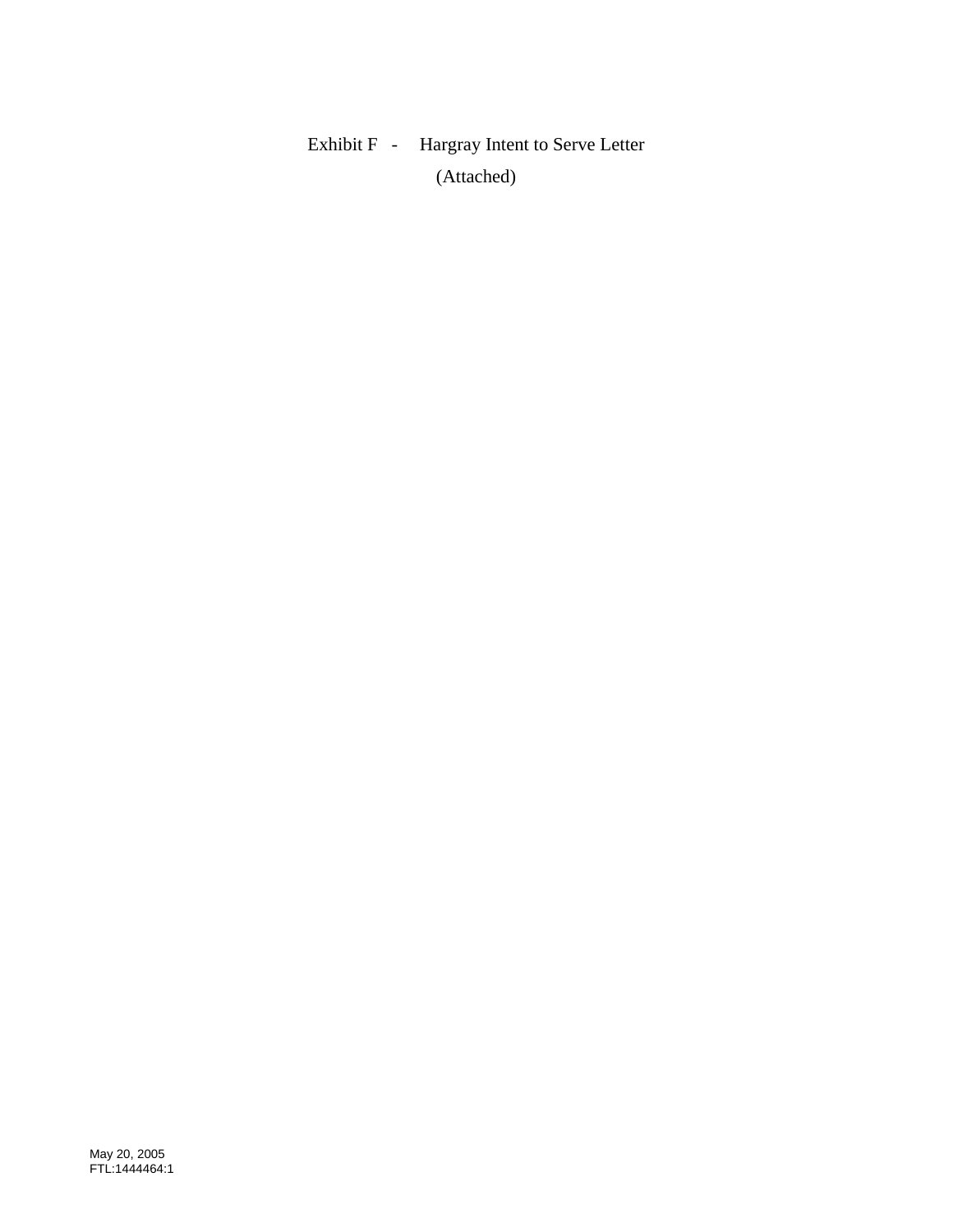Exhibit G - SCE&G Intent to Serve Letter (Attached)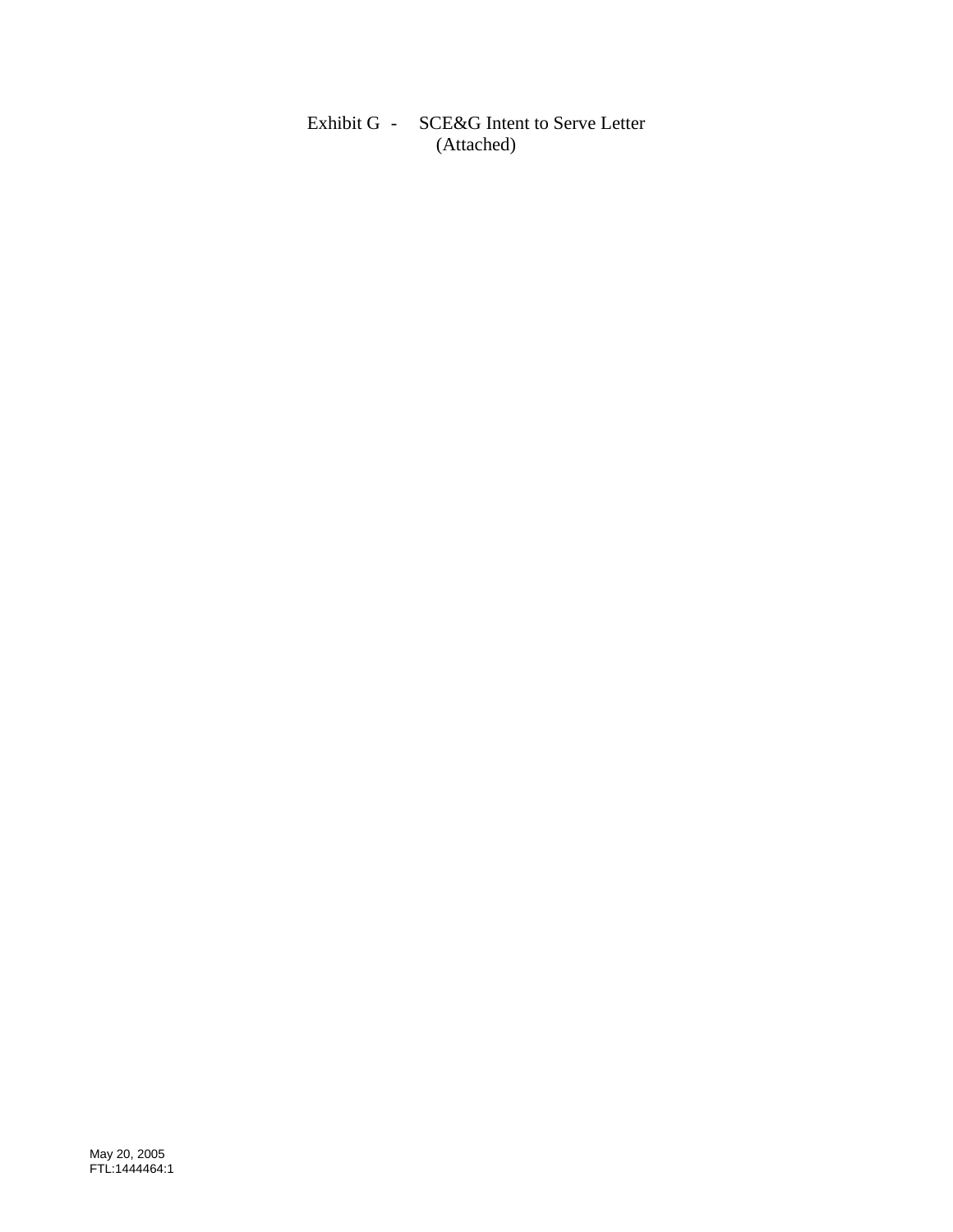### Exhibit H – Master Sign Program

(Attached)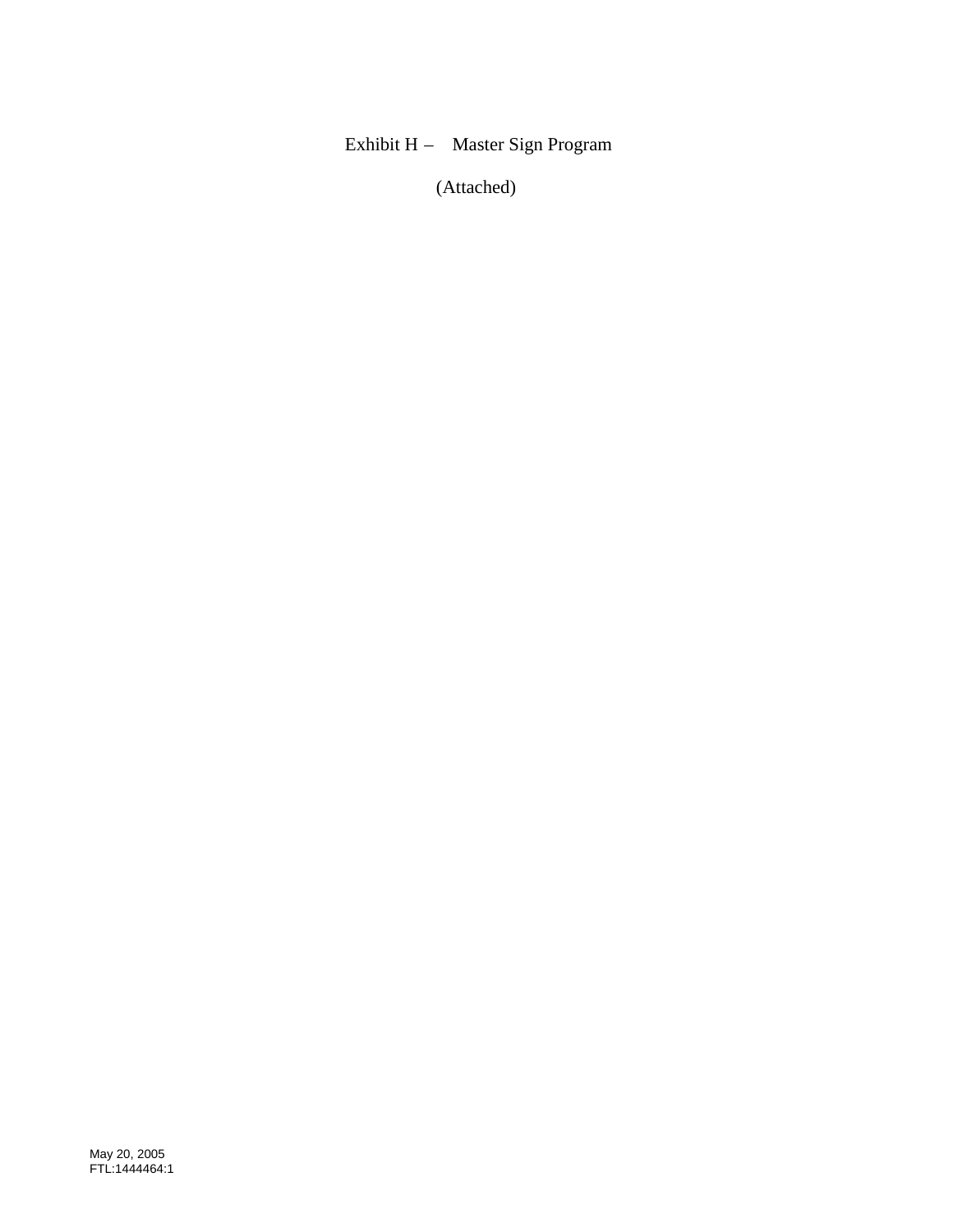### Exhibit I – Landscaping Standards

(Attached)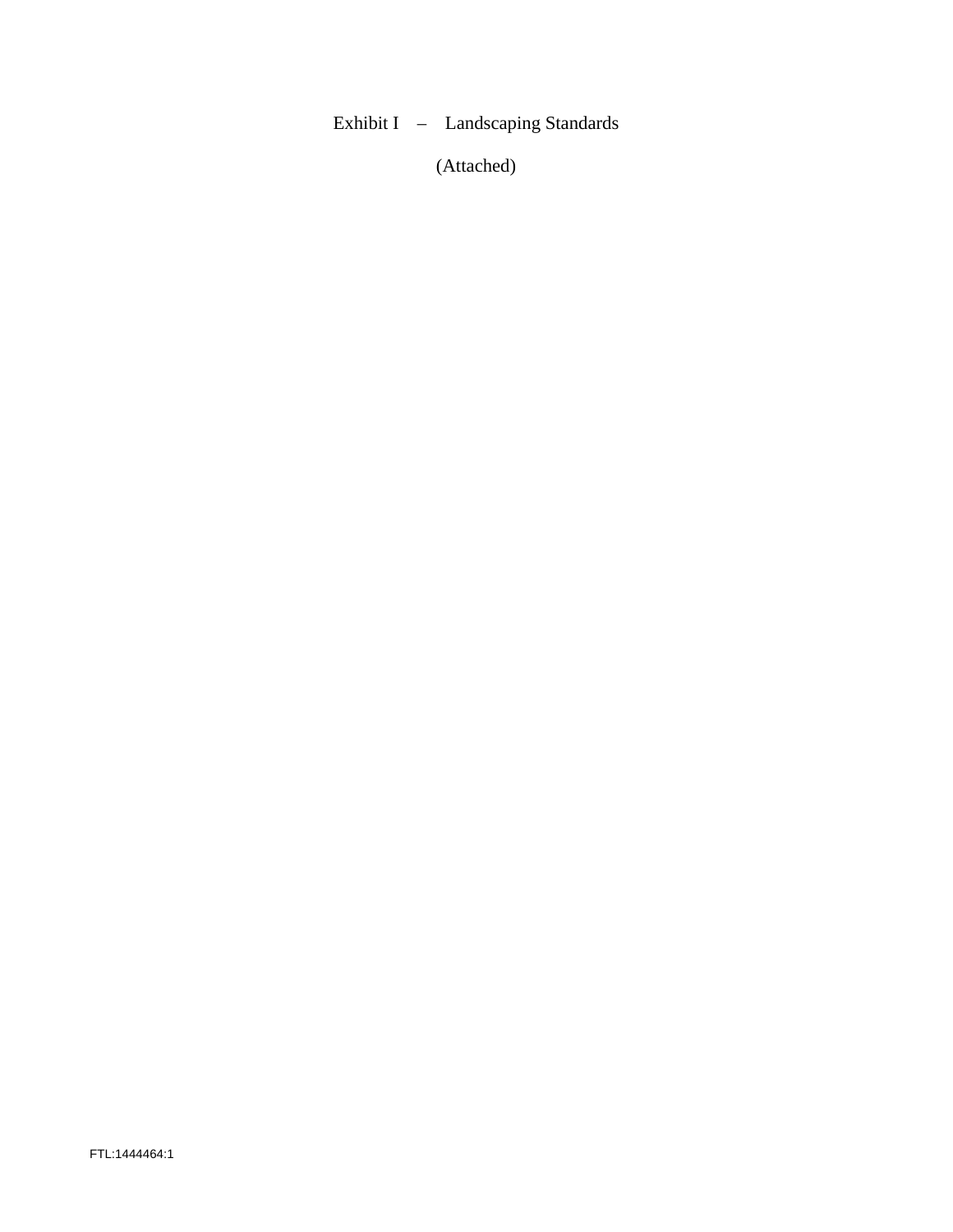### **EXHIBIT I**

### **ARTICLE I. LANDSCAPING**

#### **Section 01. Purpose**.

This Section is intended to improve and protect the environment and the value and the character of the community and properties by providing for the installation and maintenance of landscaping and the preservation of natural plant growth. The provision for landscaping and the retention of natural plant growth reduces erosion, provides shade, buffers incompatible uses, aids in urban temperature control, and improves the aesthetic quality of a community and properties, thereby promoting the public health, safety, and general welfare

#### **Section 02. Definitions**.

For the purpose of this article, the following definitions shall apply unless the context clearly indicates or requires a different meaning:

*Abut* means properties which are either contiguous or separated by a road or drainage right-of-way.

*Accessway* means the principal means of ingress and egress to a parcel from a public or private street right-of-way.

*Architectural wall* means a wall designed to complement adjacent development consisting of masonry block with stucco, fluted block, a finished designer block, poured concrete, or pre-cast concrete with a treatment on top such as a cornice, tile band or similar accent. A pre-cast concrete wall shall be comparable in visual quality to a block wall.

*Clear trunk height (CT)* means the height of a tree measured from the ground to the bottom of the canopy.

*Commercial area* means any area designated in the approved Argent West PDD and Conceptual Master Plan as commercial or office.

*Diameter breast height (DBH)* means the diameter of a tree trunk measured at four and one-half (4 ½) feet above grade.

*Dripline* means an imaginary vertical line extending from the outermost circumference of the branches of a tree to the ground.

*Evergreen* means foliage that remains green or living throughout the year, non-deciduous.

*Frontage* means linear distance measured along abutting road rights-of-way.

*Ground cover* means low growing plants planted in such a manner as to form a continuous cover over the ground.

*Industrial area* means any area zoned industrial, including areas designated for industrial use in the approved Argent West PDD and Conceptual Master Plan.

*Landscape island* means an area designated for landscaping located at the end of a parking bay that is typically ten (10) to fifteen (15) feet in width, but may be wider.

*Landscape strip* means a strip of land designated for landscaping.

*Landscape buffer strip* means a strip of land designated to provide a visual buffer between abutting properties that consists of landscaping and an architectural wall.

*Landscaping* means material such as, but not limited to, grass, ground covers, shrubs, vines, hedges, trees, or palms; and nonliving durable material commonly used in landscaping, such as, but not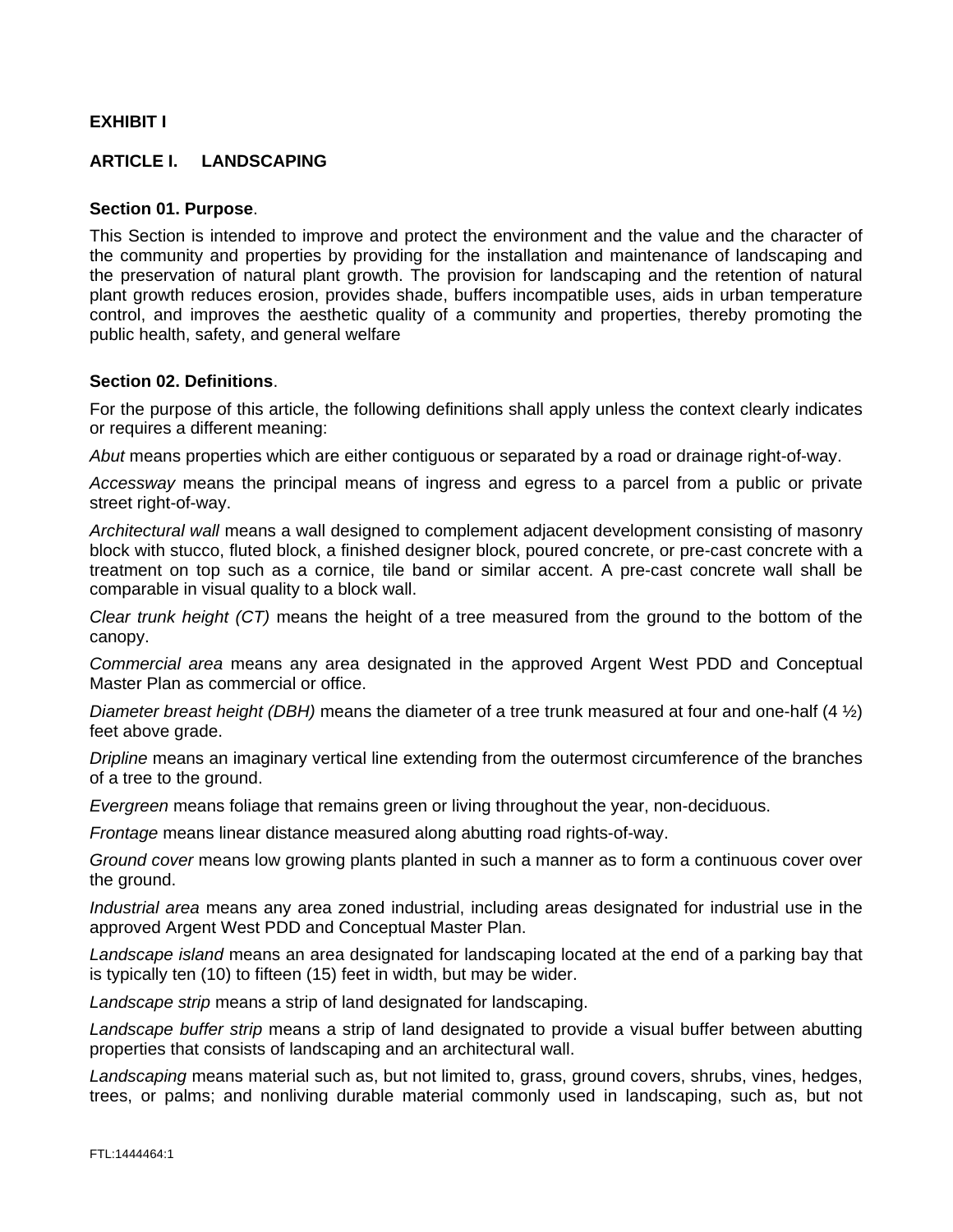limited to, rocks, pebbles, sand, walls, or fences, but excluding paving.

*Mulch* means nonliving, small, aggregate material such as gravel, rock, pebbles, bark, or pine needles spread over exposed soil or landscape fabric as an erosion and weed control.

*Multi-family residential/institutional areas* means any area zoned multi-family residential or institutional, including areas designated for multifamily/institutional uses in the Argent West PDD and Conceptual Master Plan.

*Off-street parking area* means any area except a public or private right-of-way used for the purpose of parking, storing or display of vehicles, boats, trailers and mobile homes, including used car lots, but not including parking structures or garages.

*Open lot storage area* means an area which is not enclosed by a permanent structure or wall where inoperative vehicles, scrap metal, scrap lumber, building materials, machinery, machinery parts, or other similar items are customarily sold or stored.

*Open space area* means any open space, park, or public or private spaces not committed to preservation or drainage uses as calculated and determined by the Argent West PDD and Conceptual Master Plan.

*Other vehicular use areas* means all land upon which vehicles traverse the property as a function of the primary uses.

*Parking bay* means a single alignment of parking spaces that is terminated at each end with a landscape island as approved in the Argent West PDD and Conceptual Master Plan.

*Planting area* means any area designated for landscape planting having a minimum area of ten (10) square feet and having a minimum dimension of three (3) feet; except that wherever a tree shall be planted, a minimum area of twenty-five (25) square feet, with a minimum dimension of at least five (5) feet.

*PDD planned development district* means a land area under unified control which is planned and programmed in a single development operation or is a series of prescheduled phases according to an officially approved final Concept PDD plan.

*Shrubs* means any low, self-supporting, multi-stemmed evergreen or deciduous plants.

*Right-of-way:* includes any public or private street or drainage canal right-of-way. In addition, other properties that are fifty (50) feet or more in width that support infrastructure or utility uses such as, but not limited to, electric power lines and swales shall also be considered a right-of-way.

*Single-family residential area* means any portion of the city divided into lots intended to contain a single dwelling unit designed for occupancy by one (1) family.

*Tree* means any self-supporting, woody plant having at least one (1) well-defined stem that will gain a minimum height of twenty (20) feet when mature.

*Vines* means any of a group of woody or herbaceous plants which may climb by means of twining, aerial rootlets or tendrils.

*Xeriscape* means a landscaping method that maximizes the conservation of water by the use of siteappropriate plants, proper mulches, and an efficient watering system.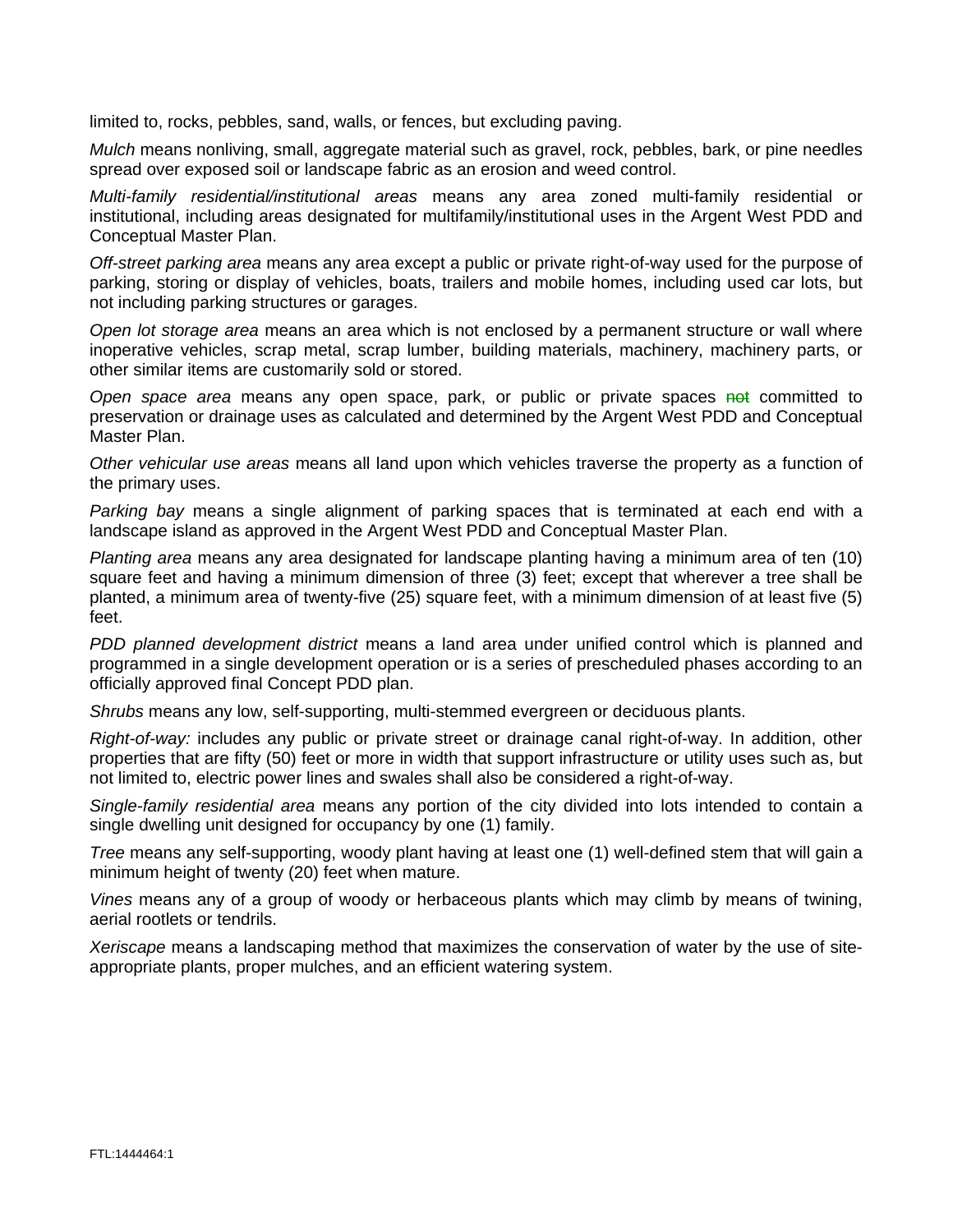### **Section 03. Use of landscaping for site development area**.

The use of landscaping shall be required for all site development as follows:

- a. Commercial areas. For site development in commercial areas, as defined in the Concept PDD, landscaping shall be placed as described in section .04 herein, except section 04(11).
- b. Multi-family residential/institutional areas. Sites developed for multi-family, institutional, and public buildings shall have landscaping installed in accordance with the requirements described in section 04 herein, except section 04(6) and section 04(11). A landscape strip that is at least ten (10) feet in depth shall be provided between buildings and parking lots, sidewalks, and vehicular use areas. This area is to be planted with grass/ground cover, shrubs, and trees. See section 04(12) for minimum required quantity.
- c. Industrial areas. Sites developed in industrial areas shall have landscaping installed in accordance with the requirements of section 04 herein, except section 04(11), .04(7)c and 04(12)
	- 22. Inner courtyards. Warehouse and/or industrial complexes erected with an inner court enclosed by walls or buildings shall not be required to landscape the inner court storage area.
	- 23. Site perimeter landscaping. A landscape strip at least ten (10) feet in depth shall be located adjacent to all rights-of-way and abutting properties. Along a street right-of-way, one (1) tree shall be provided for each thirty (30) linear feet of frontage, or fractional part thereof. Trees may be placed in any arrangement within the landscape strip provided that the spacing between tree trunks is no greater than fifty (50) feet. A continuous hedge shall extend the length of the landscape strip. One shrub shall be required for each two (2) linear feet and the shrubs shall be at least twenty-four (24) inches in height at the time of planting. The remainder of the landscape strip shall be planted with grass, ground cover, shrubs, and other landscape treatment, excluding paving. Landscape strips not located adjacent to a street right-of-way, shall have at least one tree for every sixty (60) linear feet, or fractional part thereof. A landscape strip located around an open lot storage area shall provide one (1) tree for every thirty (30) linear feet, or fractional part thereof. Where an industrial use is located next to a commercial, office, or institutional use, a continuous hedge shall also be provided within the side and rear perimeter landscape strip, unless there is an existing hedge located along the perimeter of the adjacent property. Parking lot perimeter landscape strip requirements shall take precedence where a parking lot is located adjacent to a perimeter landscape strip.
- d. Single-family residential areas. For site development in single-family residential areas, landscaping shall be installed in accordance with 04(11) and 04(1)c.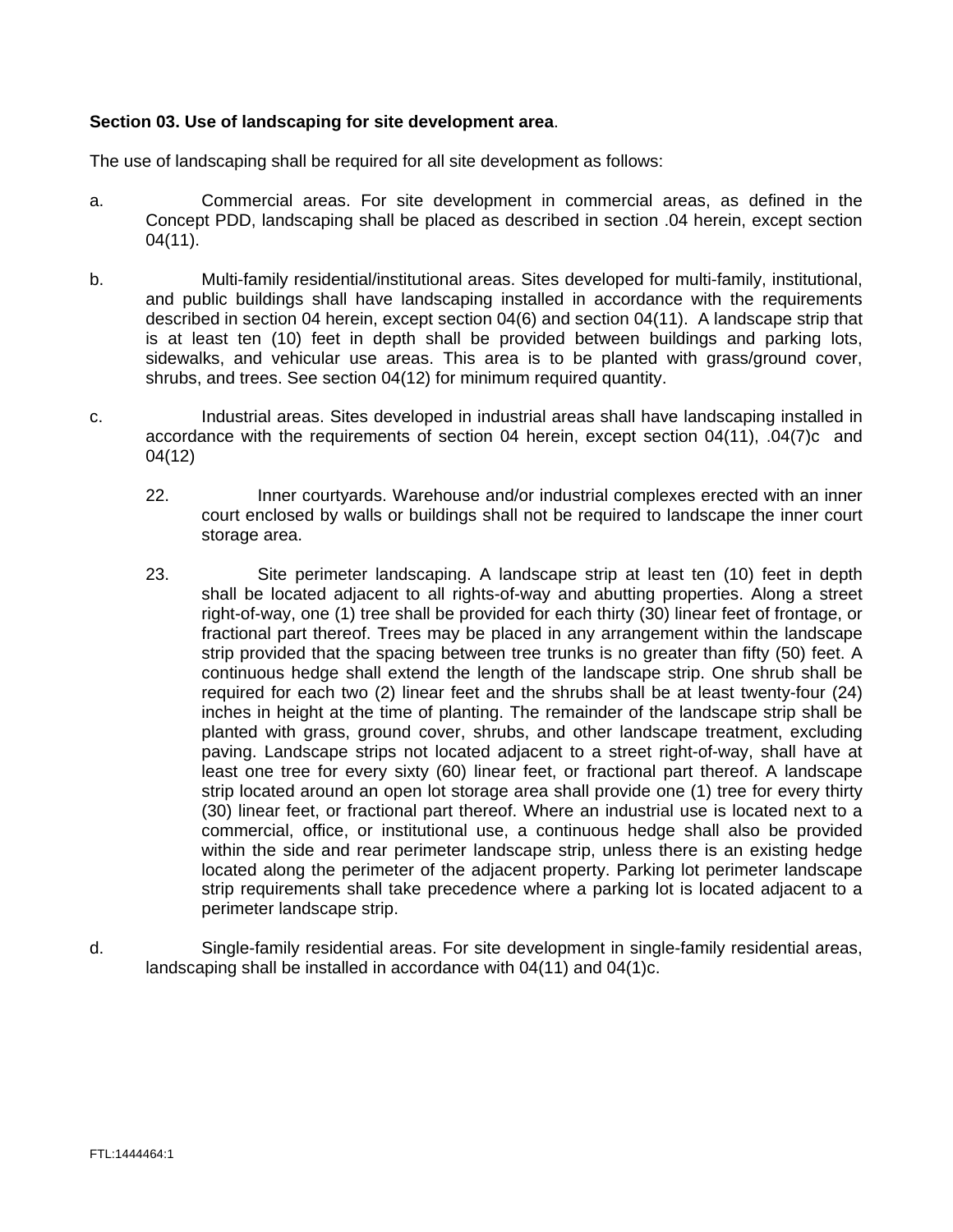### **Section 04. Landscaping Requirements**.

To ensure that the landscaping provided is adequate to meet the intent of this subchapter, the following requirements are specified:

- 12. Installation.
	- a. Planting practices. All landscaping shall be installed in a sound, workmanlike manner and according to accepted good planting practice with the quality of plant materials as hereinafter described. All elements of landscaping shall be installed so as to meet any other applicable ordinances.
	- b. Staking. All balled and burlapped trees and palms shall be staked. Trees and palms shall be staked until the roots have become established for a period typically between six (6) months and one (1) year or as specified by a landscape architect.
	- c. Easement and utility area landscaping. No landscaping shall be planted in such a manner as to adversely affect drainage or utility easements. Trees with a maximum mature height great enough to interfere with overhead power lines shall not be planted below overhead power lines. Such trees with a maximum mature height less than the height of the overhead power line shall be as required in section 04(4)b.
	- d. Certification by landscape architect. The landscape architect shall certify in writing to the City of Hardeeville planning and/or zoning officials that the landscaping has been installed in accordance with the plan approved by the City Council or administrative staff, as applicable. No certificates of occupancy or similar authorization will be issued unless the certification has been received verifying the landscaping meets the requirements provided herein, and is in conformance with an approved landscape plan for the project. This certification requirement shall not apply to single family residential units.
- 13. Maintenance.
	- a. Responsibility. The owner, tenant, and their agent, if any, shall be jointly and severally responsible for the maintenance of all landscaping which shall be maintained in good condition so as to present a healthy, neat, and orderly appearance at all times and shall be kept free from refuse and debris. Maintenance shall include the replacement of all dead plant material.
	- b. Irrigation. All sodded and planted areas shall be provided with an irrigation system except for xeriscape areas. Xeriscape areas must have a readily available water supply (minimum of one (1) hose bib within one hundred (100) feet of every planting area) to provide temporary irrigation until plantings are established. Xeriscape areas must be planted with approved drought tolerant species.
	- c. Monconformance.<br>i. If at any time after
		- If at any time after issuance of a certificate of occupancy the landscaping of a development is found to be in nonconformance, City Council or administrative staff, as applicable shall issue notice to the owner, tenant and/or agent that action is required to comply with this subchapter and the owner, tenant, and/or agent shall have thirty (30) days to restore the landscaping as required. Failure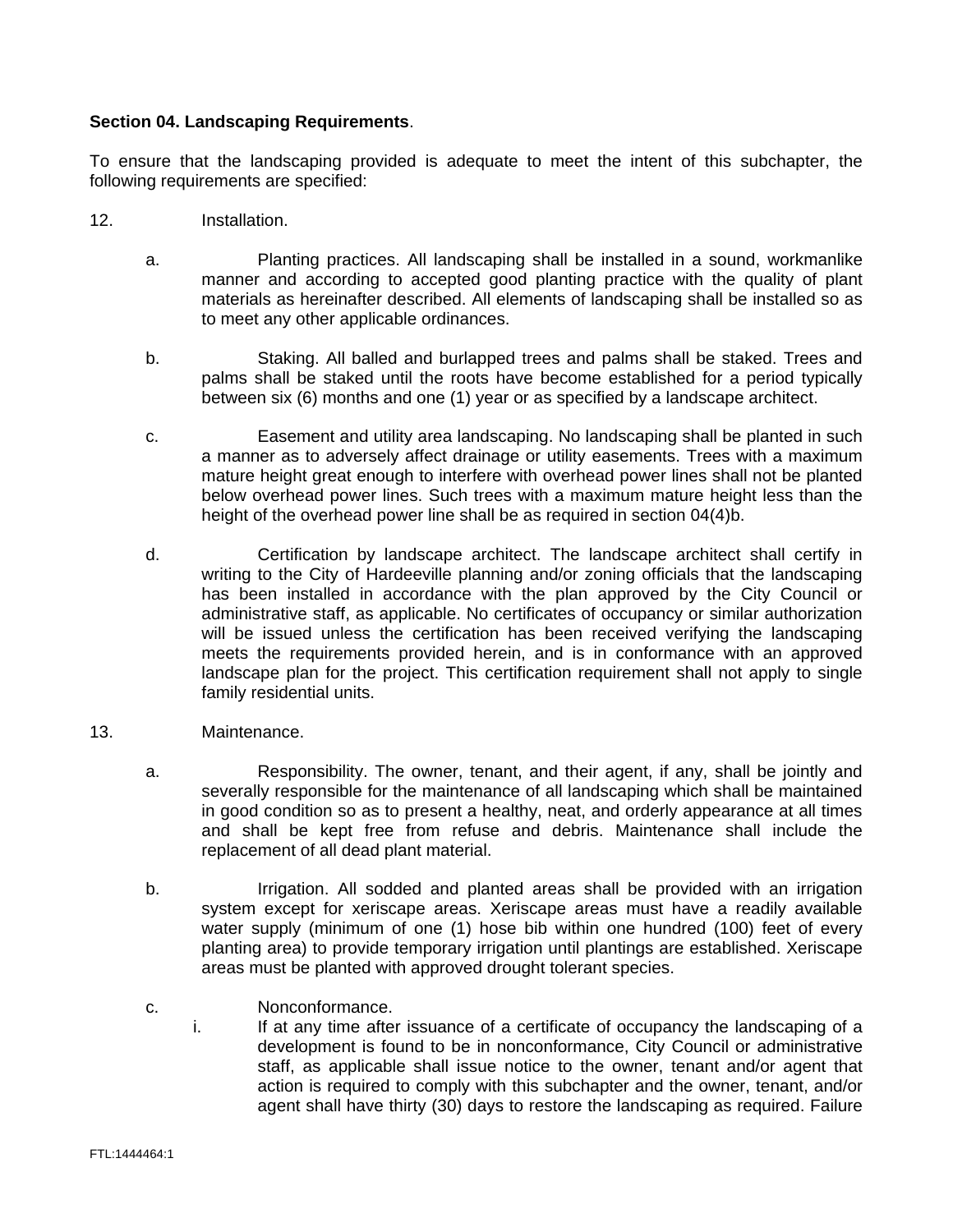to comply will result in a code enforcement action.

- ii. Permitted landscaping existing on the effective date of this subchapter shall be maintained as originally permitted. Replacement trees and other plants must, however, meet the requirement of this section.
- d. Pruning and topping. Pruning restrictions shall not apply for trees located under power lines. Trees shall be pruned only as necessary to promote healthy growth. Trees shall be allowed to attain their normal size and shall not be severely pruned or "hatracked" in order to permanently maintain growth at a reduced height. Trees may be periodically pruned or thinned in order to reduce leaf mass in preparation for tropical storms. All pruning shall be accomplished in accordance with the National Arborist's Standards.
- e. Walls and fences. All walls and fencing shall be maintained in good condition so as to present a neat, and orderly appearance at all times and shall be kept free from mildew and graffiti.
- 14. Plant materials.
	- a. Quality. Plant material used in conformance with the provisions of the material list as set forth in the Highway 278 Corridor Overlay District Standards (Section 4.22 of the MZDO) .
	- b. Existing plant material. Developers and/or land owners are encouraged to utilize healthy, acceptable plant material existing on a site prior to its development since this plant material is known to adapt to soil and climate conditions that occur in the city area. Trees to be preserved shall be protected from construction damage. Protection should include barricades erected around the dripline, or other similar separation, of the tree during the entire construction process.
	- c. Ground cover. Ground covers, other than grass, shall be planted in such a manner as to present a finished appearance and a reasonably complete coverage within four (4) months after planting. Ten (10) percent of the groundcover landscaping shall consist of flowering groundcover.
	- d. Lawn grass. Grass areas shall be planted in species normally grown as permanent lawns in the city.
	- e. Shrubs and hedges. Shrubs shall be a minimum of two (2) feet in height when measured immediately after planting. When used for screening purposes they shall be spaced a maximum of twenty-four (24) inches on center and shall be maintained so as to form a continuous, unbroken, solid screen within a maximum of one (1) year after time of planting. If wider growing plants are used, spacing may be increased, but should provide a full appearance with adjacent plants touching each other.
	- f. Synthetic plants. Synthetic or artificial material in the form of trees, shrubs, ground cover, vines, or artificial turf shall not be used in lieu of plant requirements in this section.
	- g. Trees.
		- i. Trees shall be a species as set forth in the Highway 278 Corridor Overlay District standards.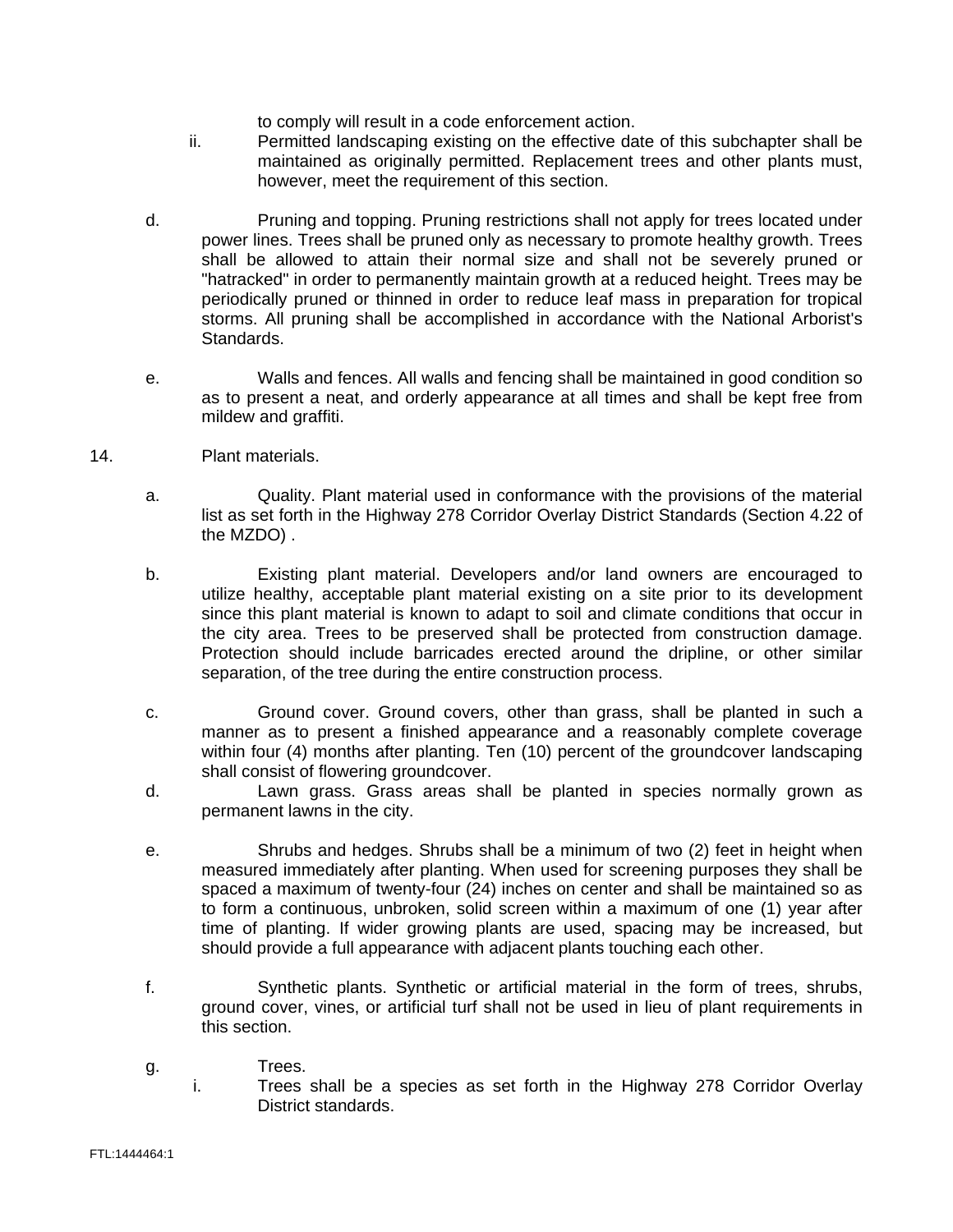- ii. Tree species shall be a minimum of fourteen (14) feet overall height when planted with a minimum four-foot spread. At planting, the trees shall have a diameter of at least three (3) inches at a point four and one-half  $(4 \frac{1}{2})$  feet above ground level. Palm trees shall have a minimum clear trunk height of ten (10) feet. Groups of smaller trees may be approved by the City Council or administrative staff, as applicable.
- iii. No more than fifty (50) percent of the required trees may be palm trees.
- iv. Use of native species shall be encouraged.
- v. At least thirty-five (35) percent of the required trees shall be flowering trees.
- h. Vines. Vines shall be a minimum of thirty (30) inches in height immediately after planting and may be used in conjunction with fences, screens, or walls to meet physical barrier requirements as specified.
- 15. Site Perimeter Landscaping--Commercial, office, institutional, multifamily, and PDD Zoning. Necessary access ways from a right-of-way through all landscape strips shall be permitted in order to utilize the parking or other vehicular use areas and these accessways may be subtracted from the linear dimension used to determine the number of trees required.
	- a. Development located adjacent to a right-of-way or to another property. A landscape strip at least ten (10) feet in depth shall be located adjacent to all rights-ofway and abutting properties, unless indicated otherwise and approved by City Council. One (1) tree shall be provided for each thirty (30) linear feet of right-of-way or abutting property, or fractional part thereof. Trees may be placed in any arrangement within the landscape strip provided that the spacing between tree trunks is no greater than fifty (50) feet.
	- b. Special areas four or 6 lane divided streets with a depth in excess of one hundred fifty (150) feet. Properties having a front or side facing these streets shall provide a landscape strip at least fifteen (15) feet in depth. This landscape strip shall include one (1) tree for each thirty (30) linear feet, or fractional part thereof. Trees may be placed in any arrangement within the landscape strip provided that the spacing between tree trunks is no greater than fifty (50) feet. A continuous hedge shall extend the length of the landscape strip. One (1) shrub shall be required for each two (2) linear feet and the shrubs shall be at least twenty-four (24) inches in height at the time of planting. The remainder of the required landscape strip shall be landscaped with grass, ground cover, shrubs, or other landscape treatment, excluding paving.
		- i. In locations without overhead wires: Trees shall be planted at thirty (30) feet on center along the street frontage. Trees shall be as set forth in the Highway 278 Corridor Overlay District Standards.
		- ii. Parking lot terminating islands shall have at minimum one (1) tree. Two (2) palms having a clear trunk height of ten (10) feet may be substituted for one (1) tree.
		- iii. A hedge or shrub border shall be located in the landscaping strip.
		- $iv.$  Twenty-five (25) percent of the area of the landscape strip shall be planted in ground covers and accent plants.
		- -A landscape strip along the rear and sides of a parcel shall be provided as indicated in section 04(4)a. above. The plant materials are to meet the requirements for size, spacing, and type in accordance with the Highway 278 Corridor Overlay District Standards.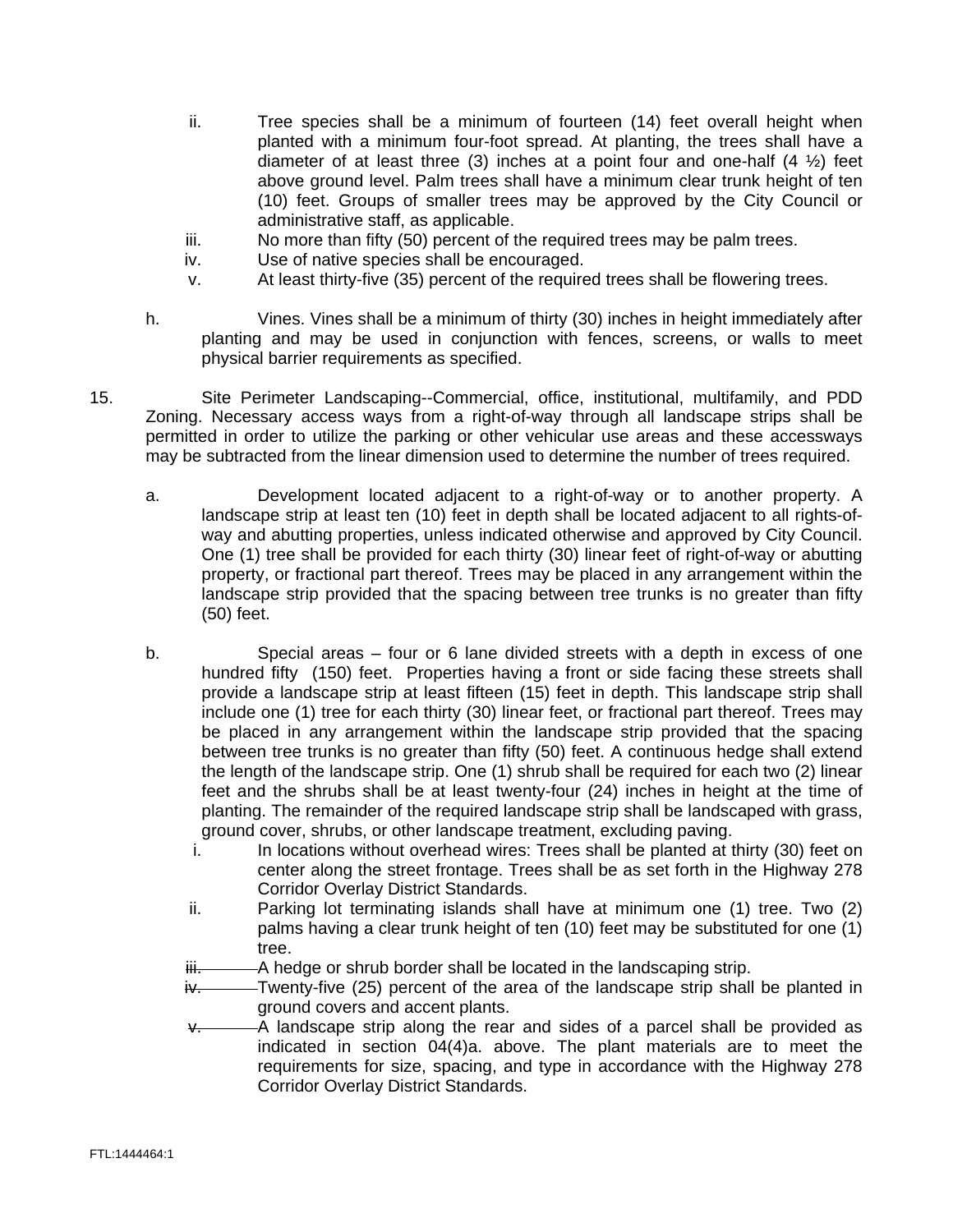- 16. Landscape buffer strips. Landscape buffer strips are areas where a wall or fence is required in addition to landscaping.
	- a. Landscape buffer wall standards. Walls shall be designed as architectural walls. When a landscape buffer strip is located adjacent to a right-of-way, the architectural wall shall be set back a minimum of five (5) feet from the right-of-way in order to provide an area on the outside for landscaping and maintenance, unless noted otherwise. Where a landscape buffer is required along a drainage right-of-way, the City Council or administrative staff shall determine whether a landscape buffer strip may be permitted to be located within the adjacent drainage easement, if applicable. Where a landscape buffer strip is located adjacent to a residential property, the architectural wall shall be located at least two (2) feet from the property line and the area inside of the wall shall be landscaped. No landscaping along the outside of the wall shall be required. The architectural wall shall be located no closer than three and one-half  $(3 \frac{1}{2})$ feet to an interior paved surface or a parking space in order to allow space for shrubs and other landscaping. The wall and plantings shall be permanently maintained and kept in an acceptable state of repair.
		- i. Height. The architectural wall shall be as set forth in the Argent West PDD and Conceptual Master Plan.
		- ii. Design. The wall shall have columns or wall offsets at least every fifteen (15) feet. Columns shall extend beyond the face of the wall on both sides by at least three (3) inches and they shall be at least sixteen (16) inches in width. Offsets shall be at least sixteen (16) inches in depth. A decorative band or cornice located along the top of the wall shall be at least eight (8) inches in height. The primary color used on the wall shall match the primary color used on the building located on the site. The wall color shall be selected from the approved colors and conform with the requirements of the Argent West PDD and Conceptual Master Plan.
		- iii. Access. Gates may be required in order to provide pedestrian access to adjoining areas and to provide access for landscape and wall maintenance. Gates shall be opaque.
	- b. Landscape material. One (1) tree, at least fourteen (14) feet in height, shall be provided for each thirty (30) linear feet of the landscaped buffer strip, or fractional part thereof. When a landscape buffer strip is located adjacent to a right-of-way, trees, continuous hedging, and ground cover shall be planted on the right-of-way side of the wall. The hedge plant materials shall be at least twenty-four (24) inches high when planted and shall be planted twenty-four (24) inches on center. At least fifteen (15) percent of the area in front of the wall shall consist of groundcover. Tree, hedge, and ground cover materials shall be selected from the materials list located in the Highway 278 Corridor Overlay District Standards. The remainder of the required landscape buffer strip shall be landscaped with grass, ground cover, shrubs, hedges, or other landscape treatment, excluding paving. The area inside the wall shall have at least one (1) shrub for each two (2) linear feet, or fractional part thereof, and the shrubs shall be at least twenty-four (24) inches in height when planted.
	- c. Landscape buffer strip adjacent to residential properties located within conversion areas--Fence required. Where commercial, industrial, institutional, office, multifamily, and public facility uses abut property to the side or rear on which there is an existing house and which is zoned as single-family residential and which is located within a conversion area, a landscape buffer strip that is at least ten (10) feet in depth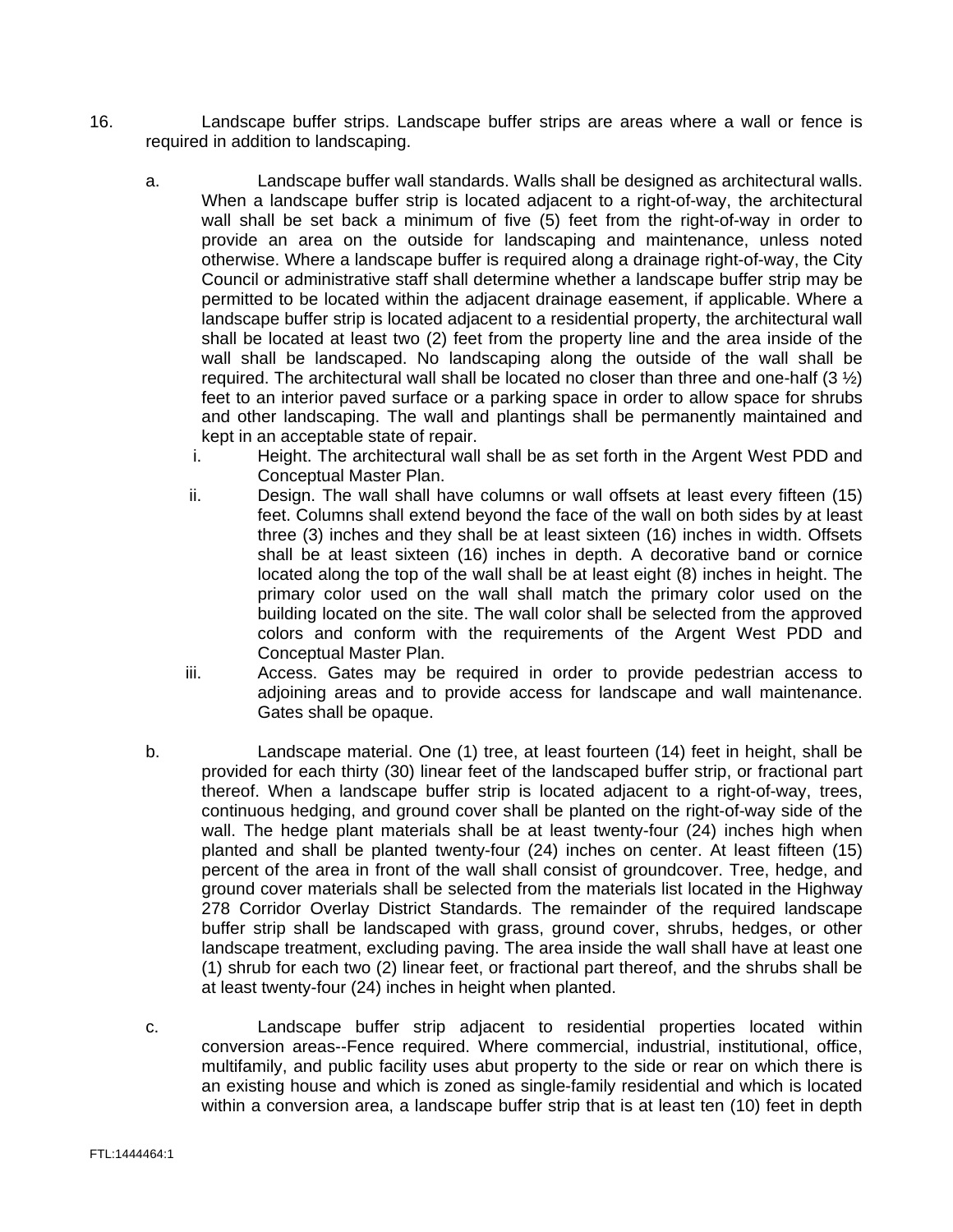located along the side adjacent to the residential property shall be provided, unless indicated otherwise. A six-foot high opaque wooden fence or fence of similar appearance shall be used as a temporary buffer. The temporary buffer shall remain until such time that the adjacent property is no longer zoned single family residential or until the house is removed from the adjacent property. One (1) tree, at least twelve (12) feet in height, shall be provided for each thirty (30) linear feet, or fractional part thereof. A continuous hedge shall extend the length of the landscape strip. One (1) shrub shall be required for each two (2) linear feet and the shrubs shall be at least twenty-four (24) inches in height at the time of planting. The remainder of the required landscape buffer strip shall be landscaped with grass, ground cover, shrubs, or other landscaping, excluding paving.

- 17. Perimeter landscaping for open lot storage areas. Open lot storage areas shall be landscaped on all sides as in section 153.04(5) with the option of using opaque wood, metal or plastic that looks similar to wood, or chain link (with slats) fencing in lieu of a wall, except for necessary accessways for ingress and egress from the open lot storage areas and where the storage area is screened from view from surrounding property by intervening buildings and structures. However, properties facing a collector or arterial road shall have an architectural wall located along the street frontage. Chain link fencing shall be vinyl coated in a green or black color. Along areas facing a street right-of-way, the required landscaping shall be located in front of the wall or fence.
- 18. Perimeter landscaping around parking areas and other vehicular use areas.
	- a. General. A landscape strip at least ten (10) feet in depth located adjacent to an off-street parking area or other vehicular use area shall be provided unless indicated otherwise. See section 04(7)c. below. This landscape strip shall include one (1) tree for each thirty (30) linear feet, or fractional part thereof.
	- b. Landscape barrier. In addition, a hedge, wall, or other durable landscaping barrier shall be located within this landscape strip. If such a barrier is of non-living material, it shall be a minimum height of three (3) feet and one (1) shrub or vine shall be planted for each five (5) linear feet or fractional part thereof. Such shrubs or vines shall be located along the exterior side of the barrier. The remainder of the required landscape strip shall be landscaped with grass, ground cover, shrubs, hedges, or other landscape treatment, excluding paving.
	- c. Landscape strip between buildings and vehicular use areas. A landscape strip that is at least ten (10) feet in depth shall be located between a building and a parking space. A landscape strip that is at least five (5) feet in depth shall be located between a building and a loading space except where access is required. A landscape strip that is at least five (5) feet in depth shall be located between a building and a driveway or a sidewalk, unless indicated otherwise. The landscape strip shall be planted with, sod, groundcovers, shrubs, trees, and or hedges. See section 04(12) for required quantity of landscaping located around building facades and section 03(2) for special requirements for multifamily development.
		- i. Where the rear of a building is not generally accessible or visible to the general public, such as a strip commercial shopping center, the City Council or administrative staff, as applicable, may waive or modify the requirement for a landscape strip to be located between vehicular use areas and a building.
- 19. Parking Lots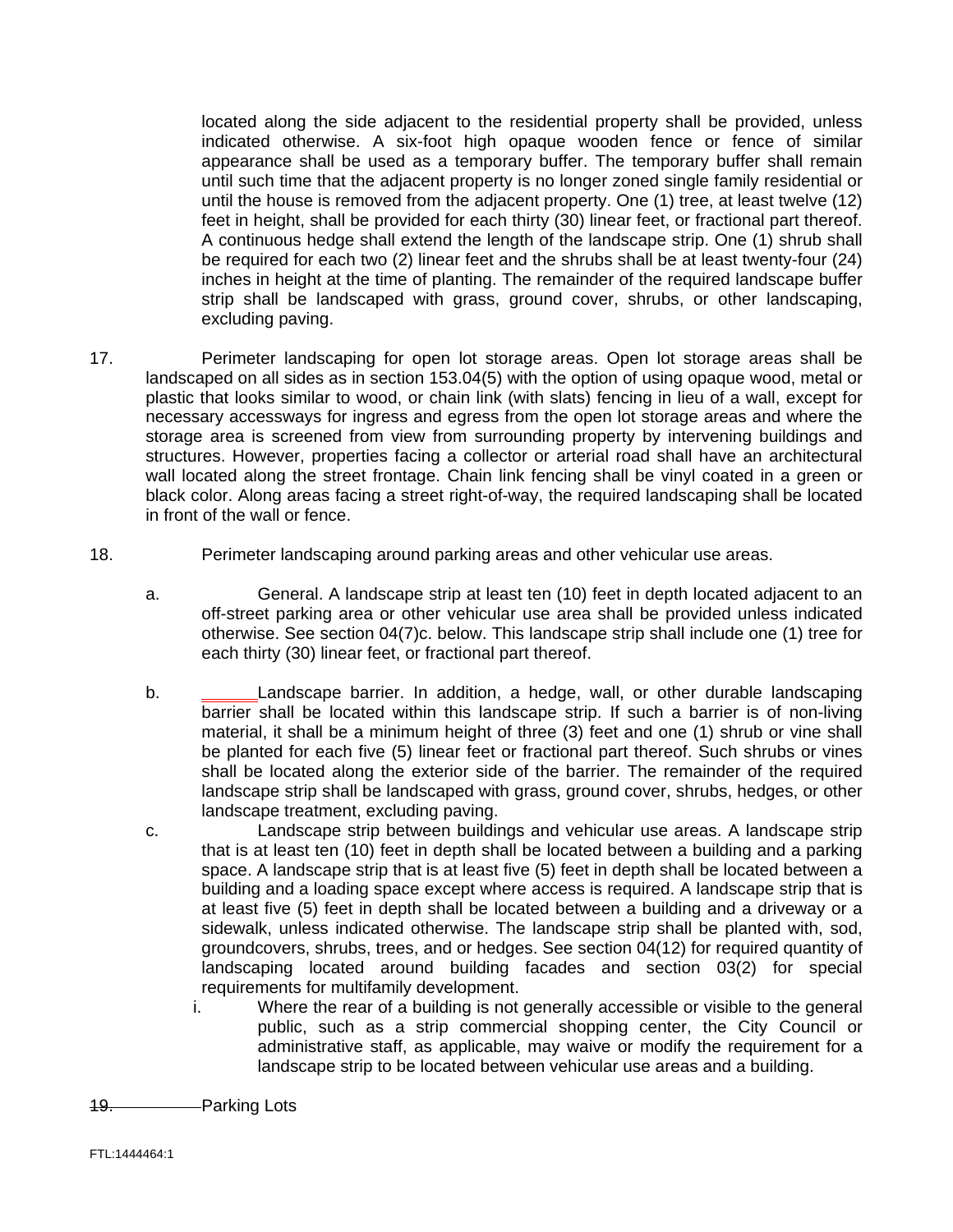- a. General. Interior portions of off-street parking facilities that are not specifically designed as parking spaces or maneuvering areas shall not be paved for vehicle use. These areas shall be planted and permanently maintained with trees and shrubs, and finished with ground cover or other landscape material. Mechanical, electrical, or utility equipment (excluding a fire hydrant) is prohibited from being located within a required landscape island.
- b. Maximum number of continuous parking spaces. Parking bays shall have a landscape island located at each end in order to break up excessively long runs of parking spaces. Each landscape island shall have at least one (1) shade tree.
	- i. Sites greater than two (2) acres in size. A landscape island at each end of a parking bay shall be provided that has a minimum width of ten (10) feet and a minimum total area of one hundred fifty (150) square feet. The parking bay shall contain no more than twelve (12) continuous parking spaces nor extend more than one hundred thirty (130) linear feet, whichever is more restrictive, unless approved by City Council.
	- ii. Sites two (2) acres or less in size.
		- 1. A landscape island at each end of a parking bay shall be provided that has a minimum width of ten (10) feet and a minimum total area of one hundred fifty (150) square feet. The parking bay shall contain no more than eight (8) continuous parking spaces nor extend more than ninety (90) linear feet, whichever is more restrictive. The abutting parking bays shall contain no more than eight (8) parking spaces nor extend more than ninety (90) linear feet, unless approved by City Council.
- c. Curbing. All interior landscaping areas shall be curbed to prevent vehicular encroachment.
- 20. Screening of refuse collection and recycling areas. Refuse and recycling dumpsters utilized at multi-family residential complexes, commercial, industrial, office, and institutional facilities shall be screened from view on all sides and shall be gated. Gates may be left open only on scheduled pick up days and must be closed following pick up. Such screening for refuse and recycling dumpsters shall consist of a five-foot high masonry wall. In addition, one shrub or vine shall be planted at two-foot centers along the outside perimeter of the screen. Dumpster enclosures shall measure at least twelve-foot by twelve-foot in area. The gate to the recycle dumpster enclosure shall have a sign attached indicating "recycle". Dumpsters shall be located in areas that minimize public view. Gates shall not be in view of a street. All uses, excluding single-family residential uses, that generate refuse shall provide one (1) or more locations for enclosed and gated refuse dumpsters even if curbside pick-up is utilized, unless indicated otherwise. Multifamily development that is less than five (5) units per acre shall be exempt from providing locations for refuse and recycle dumpsters provided that the waste service provider agrees to provide curbside pick-up service. Commercial, office, institutional, and multifamily development greater than five (5) dwelling units per acre shall provide one (1) or more locations for enclosed and gated recycling dumpsters even if curbside pick-up is utilized. The site plan review committee may modify the size required for the recycling dumpster enclosure after reviewing and considering the size of the building and type of use.
- 21. Other areas. All property, except for land utilized for principal structures, accessory structures, off-street parking areas, other vehicular use areas, and required landscaped areas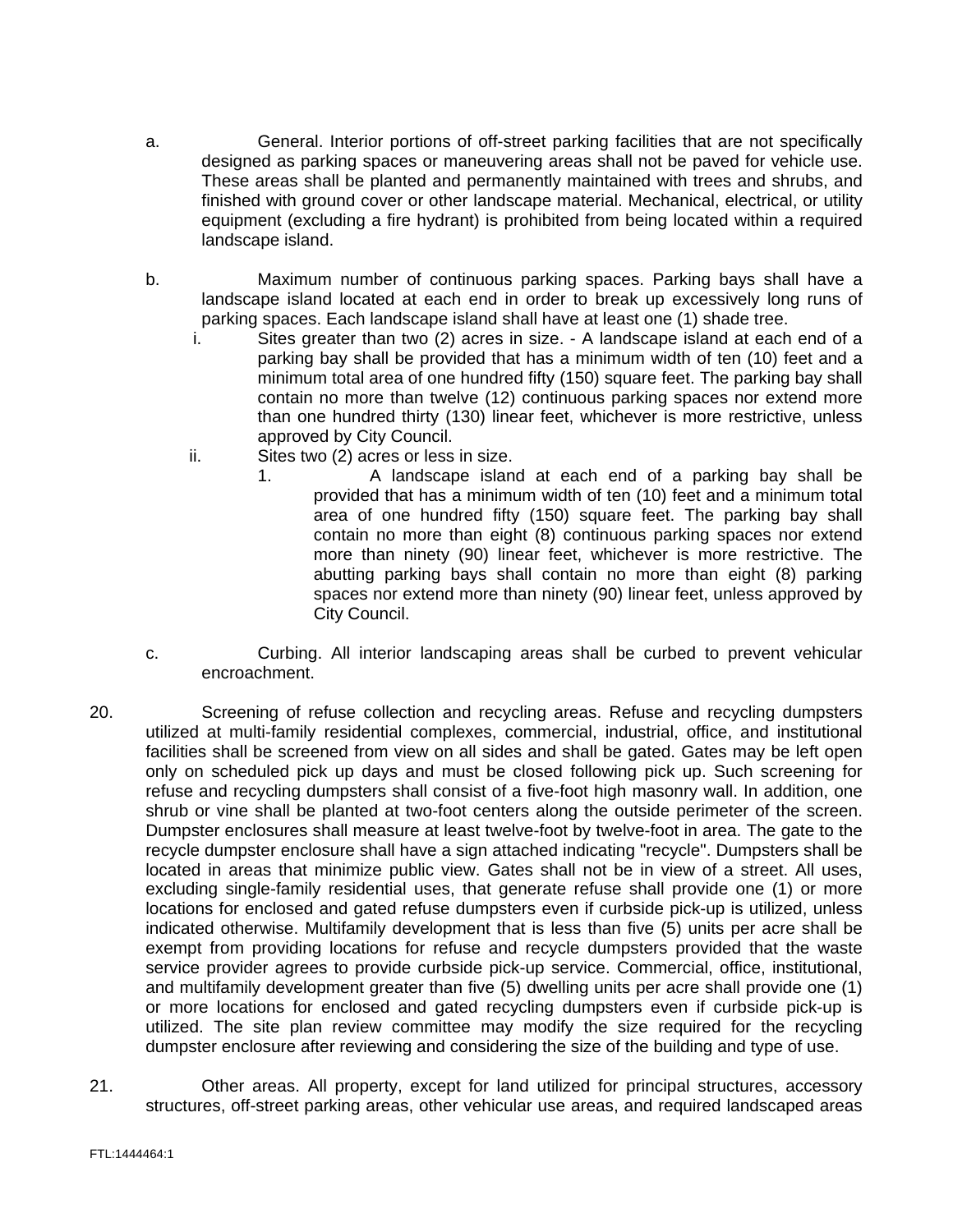shall be landscaped with at least grass, ground cover, or mulch.

- 22. Single-family residential landscaping. A minimum of four (4) trees per lot selected from the Highway 278 Corridor Overlay District Tree List is required at the time of issuance of a certificate of occupancy in single-family residential areas. Each tree shall be a minimum of eight (8) feet overall height when planted with a minimum four-foot spread. At planting, the trees shall have a diameter of at least one and one-half (1 ½) inches at a point one and onehalf (1  $\frac{1}{2}$ ) feet above ground level. Existing non-exotic healthy trees may be used to satisfy this requirement
- 23. Landscaping around building facades. Unless otherwise approved by City Council, a landscape strip between five (5) and twenty (20) feet shall be located around the perimeter of a building that is visible to the general public, patrons, or residents, unless noted otherwise. Also, refer to section 04(7)c., landscaping between buildings and vehicular use areas, and section 03(2), multifamily development. Landscaping shall be designed to be complimentary to the building facade. Plantings shall include trees, hedging, and ground cover placed around the building. There shall be at least one (1) shrub for every one and one-half (1 ½) linear feet of a building's perimeter, excluding paved access areas, and the shrubs shall be at least twenty-four (24) inches in height at the time of planting. Note: A wider landscape strip permits more area to plant required trees and shrubs.
- 24. Preservation of existing non-exotic vegetation.
	- a. Preservation of existing non-exotic vegetation shall be required whenever possible. The City Council or administrative staff may require tree surveys to be submitted to meet these objectives.
- 25. Drive-throughs. No drive-through windows located between the right-of-way of a primary collector/arterial roadway and a building are permitted. If there is no other location option, the entire drive through lane must be completely screened from adjacent view using a continuous planting of vegetation at a height of six (6) feet at time of planting. Vegetation shall be maintained at a height of at least six (6) feet.
- 26. Joint use parking. Joint parking areas are allowed and encouraged between adjacent land owners. Joint parking areas will be treated as a single parking area and must meet all requirements of this chapter and the zoning code. Joint parking areas will only be permitted if there is a mutual agreement among the owners of the parking areas, which is acceptable to the city and a copy of the agreement filed with the City Administrator.
- 27. Landscape strips combined. Where the edges of required landscape strips are spaced apart twenty (20) feet or less, a single landscape strip may be utilized and the landscaping may be distributed over the entire width of the combined landscape strips. However, requirements for landscape buffer strips as indicated in section 04(5) shall not be modified. Where a landscape buffer strip and a landscape strip are spaced apart twenty (20) feet or less, only a landscape buffer strip shall be required. Where requirements for a landscape strip differ, the more stringent requirements shall take precedent.
- 28. Mechanical, electrical, and utility equipment. A hedge that is at least twenty-four (24) inches in height when planted and that is spaced at least twenty-four (24) inches on center shall be planted around mechanical, electrical, and utility equipment except where access to the equipment is necessary. Lift stations shall have an opaque wall or fence located around the perimeter except where the gate is located. The gate shall be semi-transparent in order to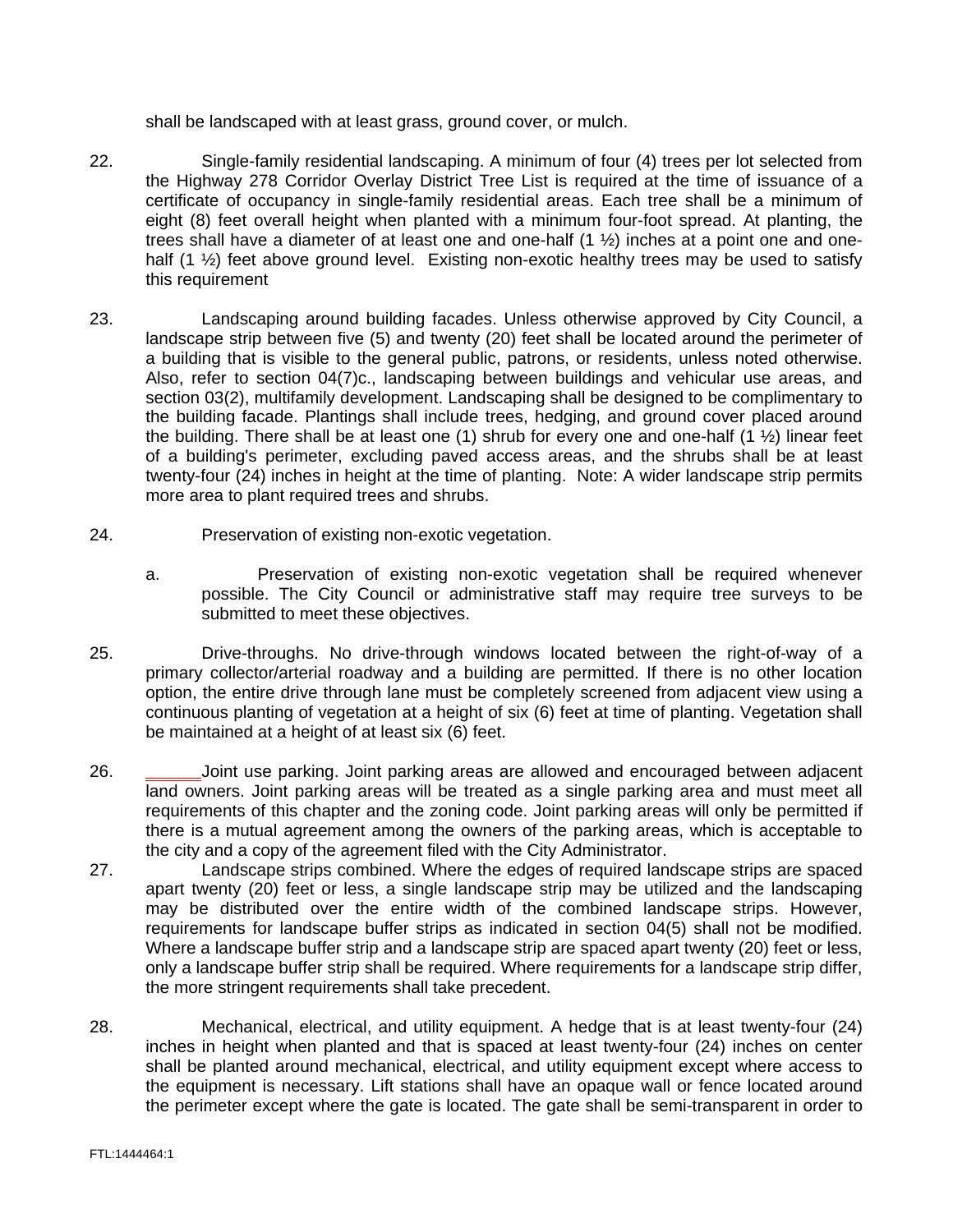allow for visual inspection of the equipment by the utility department. The lift station's alarm light shall be clearly visible above the wall or fence at all times. Hedging shall be located around the wall or fence. The wall or fence shall be of a material that is similar or complementary to the building or buildings located on the site. Air conditioning condensing and compressor units shall not be located on a side of a building that faces a street right-of-way or a driveway.

- 29. Gated and/or walled entrances. Trees, shrubs, and groundcover shall be planted along a wall or fence and around a guard house located at a gated entrance. At minimum, a landscape strip that is at least ten (10) feet in depth shall be located along the side that is visible to the general public. At least one (1) tree for each fifteen (15) linear feet, or fractional part thereof, of the walled entrance (excluding the gates) shall be provided. One (1) shrub shall be required for each two (2) linear feet and the shrubs shall be at least two (2) feet in height at time of planting.
- 30. Sidewalks and bikepaths.
	- a. Development located along existing streets. Development located along an existing street right-of-way that is greater than sixty (60) feet in width shall provide a sidewalk that is at least five (5) feet in width, typically along the property line, and within the street right-of-way. However, in such case where the City Council and/or administrative staff determines that a sidewalk located within a right-of-way is not appropriate or will be in conflict with other public works, the engineering department may require that the sidewalk be located on the subject property to be developed, typically along the property line. Location and design shall be subject to review by the City Council or administrative staff, as applicable. In areas where a design plan for sidewalks and/or bikepaths has been adopted or established, the design plan shall take precedence as to the location, size, and other features of the sidewalk and/or bikepath. Sidewalks shall not encroach into landscape strips.
	- b. Public and private streets or driveways. As part of the Master Plan approval, a sidewalk that is at least five (5) feet in width shall be located along the side or sides of the following proposed street rights-of-way or main access routes:
		- i. A public or private street right-of-way having a non-residential land use. Sidewalk shall be located along the side of the street having the non-residential use.
		- ii. A public or private street right-of-way or driveway that serves as a main access route to a residential development. Sidewalks shall be located on both sides, unless otherwise approved by City Council at Master Plan approval.
		- iii. All collector or arterial roads. Sidewalks shall be located on both sides, unless otherwise approved by City Council at Master Plan approval.
	- c. Whenever possible, a sidewalk shall be located along the edge of the street right-of-way, leaving a green space located between the street pavement and the sidewalk.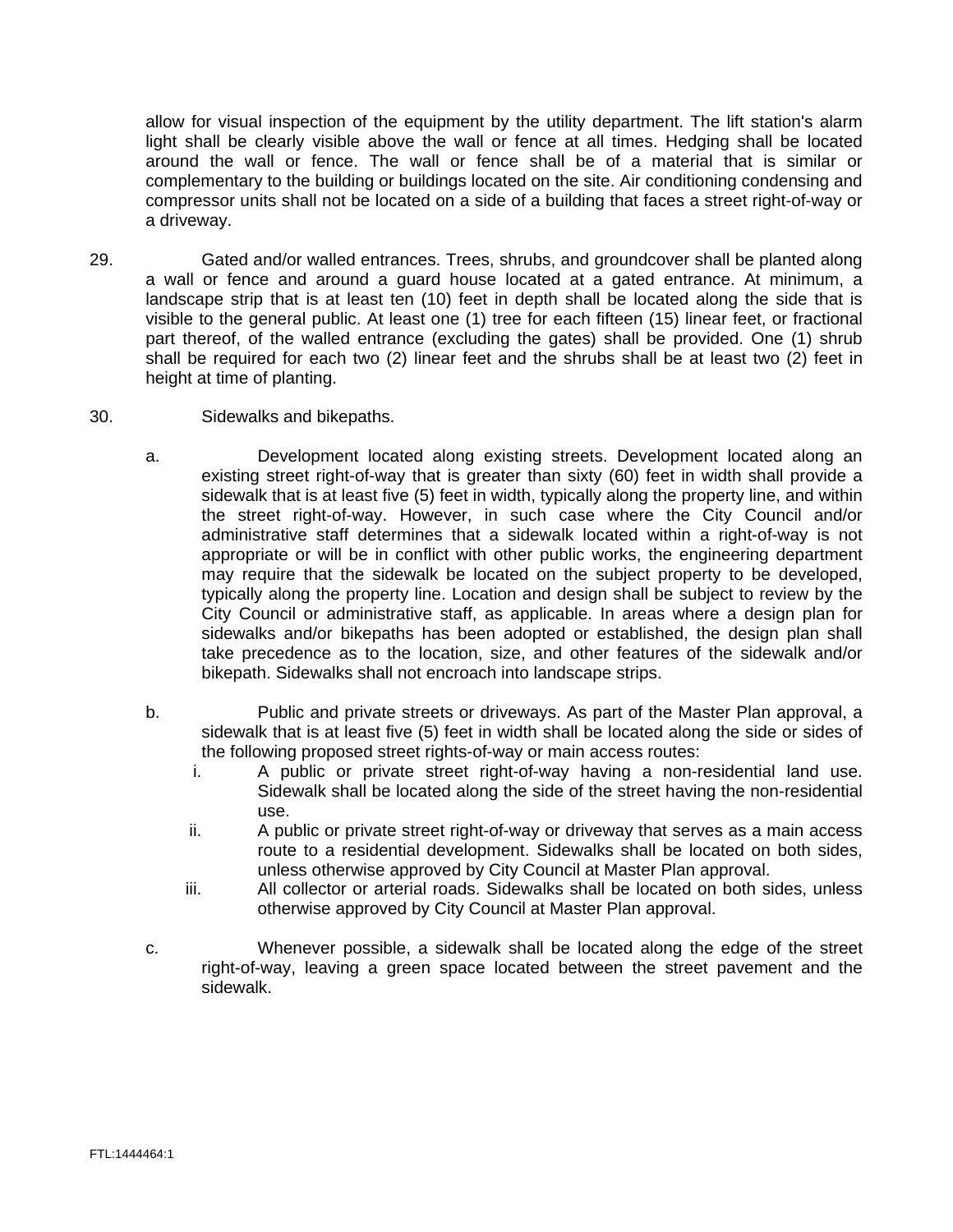### **Section 05. More stringent requirements may be required.**

- B. This section shall be a minimum standard and shall apply to all areas of the Argent West PDD and Conceptual Master Plan, unless otherwise approved as part of a Master Plan approval by City Council.
- C. Landscape guidelines which pre-empt this ordinance may be adopted by City Council for certain areas.

### **Section 06. Submission of landscaping plan; approval prior to enactment.**

- D. A landscaping plan prepared, signed and sealed by a South Carolina registered landscape architect shall be submitted as part of the site plan submission.
- E. Such plan shall be approved by the City Council or administrative staff, as applicable, prior to the issuance of a building or paving permit and shall contain the following:
	- a. Name, address, and phone number of the owner, landscape firm, and designer.
	- b. North arrow, scale, and date (minimum scale one (1) inch = thirty (30) feet and sheet size shall not exceed 30" x 42".
	- c. Property lines, easements, and rights-of-way.
	- d. Location of all existing and proposed electrical, mechanical, and utility equipment and location of all utility services (electrical power lines, cable lines, water lines, sewer lines, and the like).
	- e. Location of any existing or proposed structure.
	- f. Location of proposed site features such as earthen mounds, walls, fences, and water areas.
	- g. Location of any existing or proposed vehicular use areas.
	- h. Location of any existing or proposed sidewalks, curbs, and wheel stops.
	- i. Location of required landscape strips and landscape buffer strips.
	- j. Location, diameter breast height, height, description of all landscape material including name, quantity, spacing, installation and maintenance requirements, and the like.
	- k. Location, and area of landscaping for freestanding signs.
	- l. Location of stormwater retention/detention ponds, swales, underground pipes, and other related features.
	- m. If a landscape buffer wall is required, provide a note on the site plan and landscape plan that states that the height of the wall meets the requirements of the Argent West PDD and Conceptual Master Plan.
	- n. Provide a note indicating that the site will be irrigated. Irrigation plans shall be submitted to the planning and zoning department and to the utility department prior to obtaining a building permit. If xeriscaping is utilized, provide a note indicating that it is a xeriscape plan and show the location of the hose bibs. See section 04(2)b. for xeriscape area requirements.